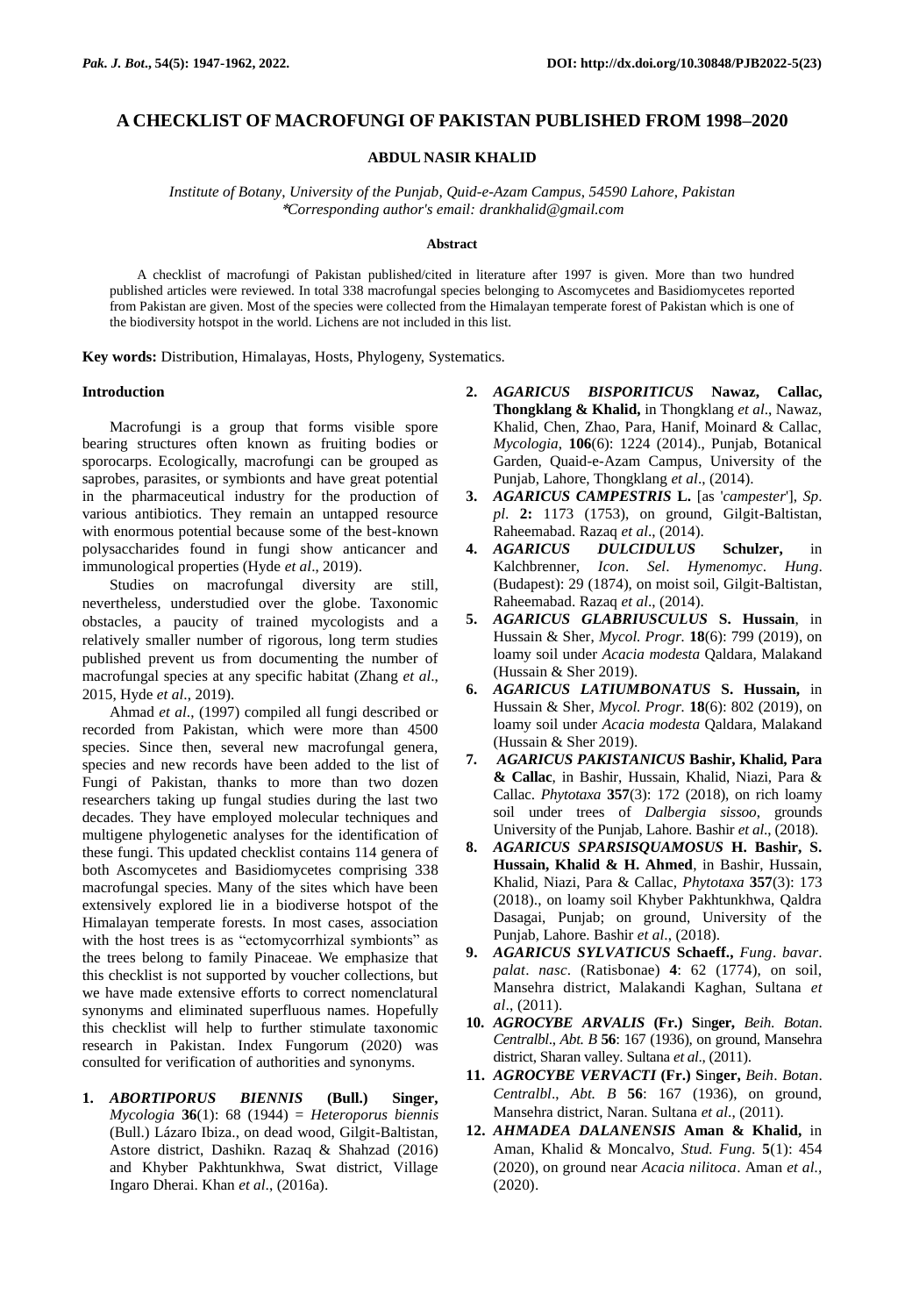- **13.** *ALBATRELLOPSIS FLETTIOIDES* **J. Khan**. *Sydowia* **72**: 267 (2020), on soil under *Pinus wallichiana*, Swat district, Miandam, Khyber Pakhtunkhwa. Haelewaters *et al*., (2020).
- **14.** *ALBATRELLUS ROSEUS* **J. Khan, Sher & Khalid,** in Khan, Sher, Bussmann, Hart & Khalid. *Mycoscience*, **59**(1): 14 (2017), on ground, under *Picea smithiana*, Khyber Pakhtunkhwa, Swat district, Gabin Jabba valley. Khan *et al*., (2018).
- **15.** *AMANITA AHMADII* **Jabeen, Ahmad, Kiran, Khan & Khalid,** in Jabeen, Kiran, Khan, Ahmad, Sher & Khalid. *MycoKeys*, **56**: 91 (2019), on soil under *Cedrus deodara*, Khyber Pakhtunkhwa, Swat district, Mashkun. Jabeen *et al*., (2019).
- **16.** *AMANITA BATTARRAE* **(Boud.) Bon,** *Docums Mycol.* **16**(61): 16 (1985) **=** *Amanita umbrinolutea* (Secr. ex Gillet.) Bataille, on ground with *Pinus* spp. Khyber Pakhtunkhwa. Hazara Ayubia-Khanspur. Tulloss *et al*., (2001).
- **17.** *AMANITA CINIS* **S. Ullah, Wilson, Tulloss & Khalid,** in Ullah, Wilson, Tullos, Fiaz, Mueller & Khalid, *Turkish Journal of Botany*, **43**: 839 (2019), in mixed forest under *Abies pindrow*, Khyber Pakhtunkhwa, Shangla district, Ajmir, Sham Takht Burj. Ullah *et al*., (2019a).
- **18.** *AMANITA EMODOTRYGON* **Mehmood, Tulloss, Das, Hosen & Bhutt,** in Tibpromma *et al*., *Fungal Diversity* **83**:155 (2017), on sandy soil under *Pinus roxburghii* Sarg., Khyber Pakhtunkhwa, Shangla-Sandera, Manshera, Oghi Khabel plain. Ullah *et al*., (2019b).
- **19.** *AMANITA FLAVIPES* **S. Imai**. *Bot*. *Mag*, *Tokyo* **47**: 428 (1933), on ground, under coniferous trees vegetation Khyber Pakhtunkhwa, Abbottabad district, Natiagali. Tulloss *et al*., (2001).
- **20.** *AMANITA GLAREA* **Jabeen, Kiran & Sadiqullah,**  in Jabeen, Kiran, Sadiqullah, Wilson, Mueller, Fiaz & Khalid, *Phytotaxa*, **306**(2): 139, on soil under *Cedrus deadora*, Khyber Pakhtunkhwa, Swat district, Mashkun. Jabeen *et al*., (2017a).
- **21.** *AMANITA GRISEOFUSCA* **J. Khan & Kiran,** in Kiran, Khan, Sher, Pfister & Khalid. *Phytotaxa*, **364**(2): 186 (2018), under *Quercus dilatata* in mixed coniferous forest Khyber Pakhtunkhwa, Swat district, Malam Jabba valley. Kiran *et al*., (2018).
- **22.** *AMANITA MANSEHSENSIS* **Saba, Haelew & Khalid,** in Saba, Haelew., Fiaz, Khalid & Pfister, *Phytotaxa* **409**(4): 196 (2019), under *Pinus roxburghii*. Khyber Pakhtunkhwa, Manshera-Chattar Plain, Saba *et al*., (2019a).
- **23.** *AMANITA OLIVOVAGINATA* **S. Ullah, Tulloss & Khalid,** in Ullah, Wilson, Tulloss, Fiaz, Mueller and Khalid, *Turkish Journal of Botany*, **43**: 842 (2019), on soil under *Pinus roxburghii*. Khyber Pakhtunkhwa, Shangla-Manshera, Battagram border. Ullah *et al*., (2019).
- **24.** *AMANITA ORSONII* **Kumar & Lakhanpal,** in Kumar *et al*., *Amanitaceae of India* (Dehra Dun), **75**: 105 (1990), on ground associated with *Cedrus deodara*. Khyber Pakhtunkhwa, Hazara district, Kuzagali. Tulloss *et al*., (2001).
- **25.** *AMANITA PAKISTANICA* **Tulloss**, **Iqbal & Khalid,** in Tulloss, Iqbal, Khalid, Bhatt & Bhatt, *Mycotaxon* **77**: 458: (2001), on ground in association with *Abies Pindrow*, Khyber Pakhtunkhwa, Hazara, Nathiagali, Tulloss *et al*., (2001).
- **26.** *AMANITA PALLIDOROSEA* **Zhang & Yang,** in Zhang, Chen, Xiao, Bau, Bao & Yang, *Fungal Diversity* **42**: 125 (2010), on ground, under *Quercus oblongata*, Khyber Pakhtunkhwa, Swat district, Toa, Kiran *et al*., (2017).
- **27.** *AMANITA RUBESCENS* **Pers.,** *Tent*. *disp*. *meth*. *fung*. (*Lipsiae*): 71 (1797), on ground in association with *Picea smithiana*. Khyber Pakhtunkhwa, Mushkpuri top. Niazi *et al*., (2009).
- **28.** *AMANITA PSEUDOVAGINATA* **Hongo.** *Mem. Fac. Edu. Shinga Uni., Nat. Sci.* **33**: 39 (1983), on ground, under *Quercus incana* Roxb., Khyber Pakhtunkhwa, Swat, Shawar valley. Naseer & Khalid (2020a).
- **29.** *AMANITA SUBJUNQUILLEA* **S. Imai**, *Bot*. *Mag*, *Tokyo* **47**: 424 (1933). Under *Quercus floribunda*, Khyber Pakhtunkhwa, Bunder GoKand valley, Bottle green Mountain. Ishaq *et al*., (2019a).
- **30.** *AUREOBOLETUS GENTILIS* **(Quél.) Pouzar,** *Česká Mykol*. **11**(1): 48. (1957), usually in small groups, on soil in old fire sites. Gilgit-Baltistan, Mushkin forest, Astore district, Razaq & Shahzad (2017).
- **31.** *BJERKANDERA ADUSTA* **(Willd.) P. Karst.,**  *Meddn Soc*. *Fauna Flora fenn*. **5**: 38 (1879), on dead wood, Jalalabad, Gilgit-Baltistan. Razaq & Shahzad (2017).
- **32.** *BOLETUS BARROWSII* **Thiers & A.H. Sm.,** *Mycotaxon* **3**(2): 262. 1976. Under *Abies pindrow*, Khyber Pakhtunkhwa, Abbotabad district, Nathiagali. Niazi (2008).
- **33.** *BOLETUS HIMALAYENSIS* **Jabeen, Sarwar & Khalid,** in Sarwar, Jabeen, Ahmad, Dentinger & Khalid. *Turkish Journal of Botany* **42**: 791 (2018), on soil under *Cedrus deodara*, Khyber Pakhtunkhwa, Swat district, Mashkun, Kaghan valley, Sharhan under *Pinus wallichiana*. Sarwar *et al*., (2018a).
- **34.** *BOLETUS PAKISTANICUS* **S. Sarwar & Khalid**, *Int*. *J*. *Agric*. *Biol*. **16**: 664 (2014), on ground. Sarwar & Khalid (2014a).
- **35.** *BOLETUS RETICULATUS* **Schaeff.,** *Fung*. *bavar*. *palat*. *nasc*. (Ratisbonae) **4**: 78. (1774), under *Abies pindrow*, Khyber Pakhtunkhwa, Ayubia; Astore district, Dichal Nala, Niazi (2010).
- **36.** *BOVISTA HIMALAICA* **Yousaf, Krieisel & Khalid,** *Mycol*. *Progr*. **12**(40):570 (2013), on ground moist soil, Khyber Pakhtunkhwa, Abbotabad district, Khanspur. Yousaf *et al*., (2012a).
- **37.** *BOVISTELLA JAPONICA* **Lloyd,** *Mycol*. *Writ*. **2**(23): 281 (1906), on ground under *Pinus wallichiana*. Khyber Pakhtunkhwa, Abbotabad district, Khanspur; Nathiagali. Yousaf *et al*., (2014).
- **38.** *BULGARIA INQUINANS* **(Pers.) Fr**., *Syst. Mycol. (Lundae)* **2**(1): 167 (1822), on stumps of *Aesculus indica*, Khyber Pakhtunkhwa, Abbottabad district, Kuzagali. Khalid *et al*., (2000).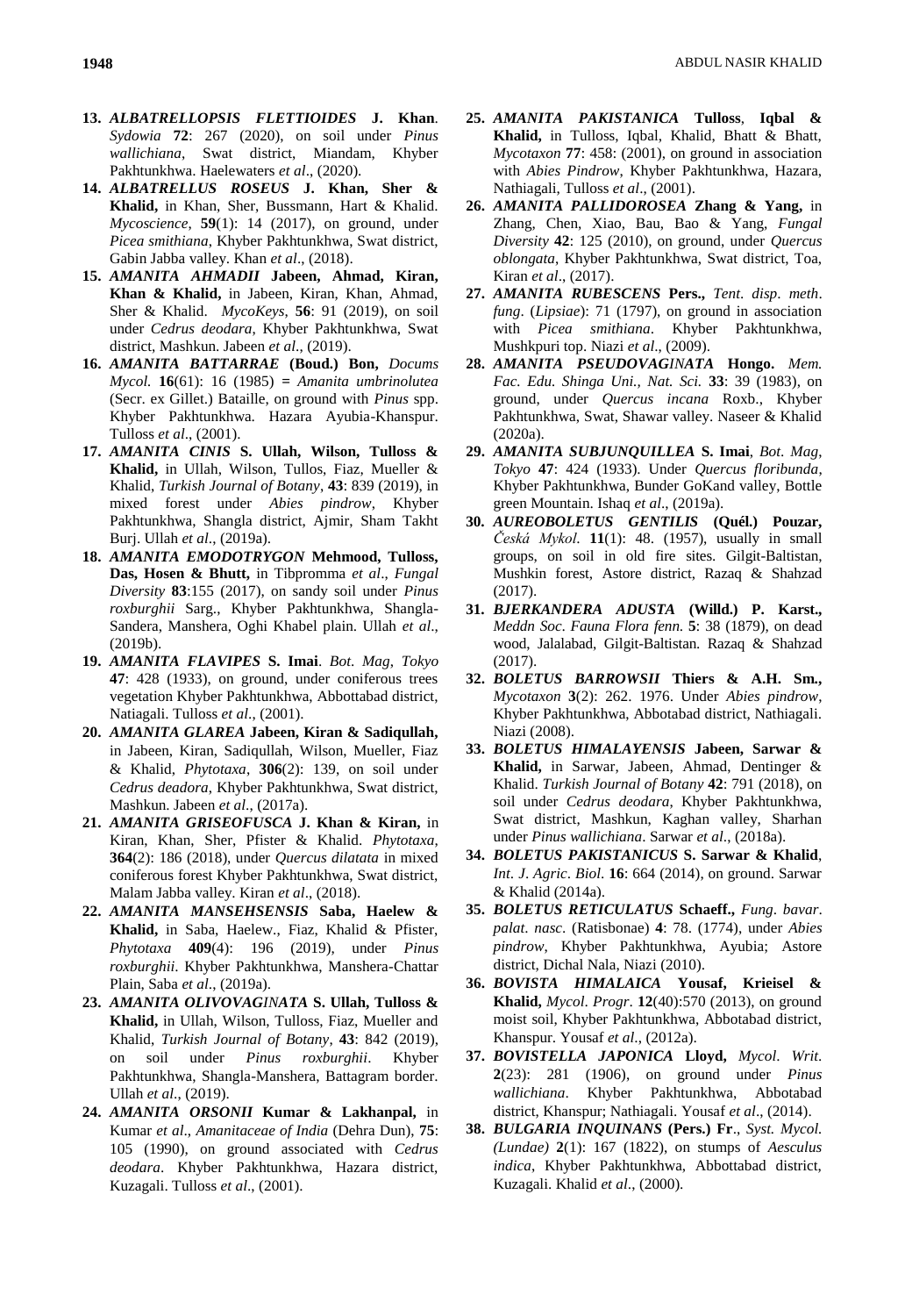- **39.** *CALLISTOSPORIUM LUTEOOLIVACEUM* **(Berk. & M.A. Curtis) S**in**ger,** *Llodia* **89**: 117 (1946), under *Pinus roxburghii*. Khyber Pakhtunkhwa, Abbottabad-Simla, Saba & Khalid (2014a).
- **40.** *CALVATIA AHMADII* **Khalid & Iqbal,** *Pak*. *J*. *Bot*. **36**(3): 669 (2004), on ground, Khyber Pakhtunkhwa, Swat district. Khalid & Iqbal (2004).
- **41.** *CALVATIA LILACINA* **(Mont. & Berk.) Henn.,**  *Hedwigia* **43**(3): 205 (1904), on soil. Haelewaters *et al*., (2020).
- **42.** *CANTHARELLUS CINEREUS* **(Pers.) Fr.,** *Syst*. *mycol*. (Lundae) **1**: 320 (1821) **=** *Craterellus cinereus* (Per.) pers. *Mycol*. e*ur. (E rlanga)* **2**: 6 (1825), on ground, under *Querus incana*. Khyber Pakhtunkhwa, Swat district. Naseer & Khalid (2018).
- **43.** *CHALCIPORUS PIPERATUS* **(Bull.) Bataille,**  *Bull*. *Soc*. *Hist*. *nat*. *Doubs* **15**: 39 (1908), on soil. Sultana *et al*., (2011).
- **44.** *CHLOROPHYLLUM MOLYBDITES* **(G. Mey.) Massee**, *Bull*. *Misc*. *Inf*., Kew**:** 136 (1898), on ground, Gilgit Airport. Razaq & Shahzad (2012).
- **45.** *CHROOGOMPHUS PAKISTANICUS* **M. Kiran & Khalid,** in Kiran, Sattar, Zamir, Healewaters & Khalid, *MycoKeys* **66**:28 (2020), on forest floor, Khyber Pakhtunkhwa, Dir upper, Kumrat valley Kiran *et al*., (2020).
- **46.** *CHROOGOMPHUS PRUINOSUS* **M. Kiran & Khalid,** in Kiran, Sattar, Zamir, Haelewaters & Khalid, *MycoKeys* **66**: 31 (2020), on rich loamy soil, Kumrat valley, Khyber Pakhtunkhwa, Pakistan Kiran *et al*., (2020).
- **47.** *CLAVARIADELPHUS ELONGATUS* **J. Khan, Sher & Khalid,** *Phytotaxa* **365**(2): 184 (2018), on ground, under *Abies pindrow*, Khyber Pakhtunkhwa, Swat district, Malam Jabba. Sher *et al*., (2018).
- **48.** *CLAVARIADELPHUS PAKISTANICUS* **Hanif & Khalid,** in Hanif, Khalid & Exeter, *Botany* **92**(7): 475 (2014), on ground under *Pinus wallichiana*, Khyber Pakhtunkhwa, Abbottabad-Khanspur, Hanif *et al*., (2014).
- **49.** *CLITOCELLA POPINALIS* **(Fr.) Klut**in**g, T.J. Baroni & Bergemann,** *Mycologia* **106**(6): 1138 (2014) = *Rhodocybe popinalis* (Fr.) Singer, on soil. Sultana *et al*., (2011).
- **50.** *CLITOCYBE FRAGRANS* **(With.) P. Kumm.,**  *Führ*. *Pilzk*. (Zerbst): 121 (1871), on loamy soil in flowerbed. Sultana *et al*., (2014).
- **51.** *CLITOCYBE INFUNDIBULIFORMIS* **(Schaeff.) Quél.,** *Mém*. *Soc*. *Émul*. *Montbéliard*, *Sér*. **25**: 88 (1872), on loamy soil. Sultana *et al*., (2011).
- **52.** *CLITOCYBE METACHROA* **(Fr.) P. Kumm.,** *Führ*. *Pilzk*. (Zerbst): 120 (1871) = *Clitocybe mortuosa* (Fr.) Gillet, on ground. Sultana *et al*., (2011).
- **53.** *CLITOCYBE NEBULARIS* **(Batsch) P. Kumm.,**  *Führ*. *Pilzk*. (Zerbst): 124 (1871), on loamy soil. Sultana *et al*., (2011).
- **54.** *CLITOCYBE SQUAMULOSA* **(Pers.) P. Kumm.,**  *Führ*. *Pilzk*. (Zerbst): 123 (1871), on ground. Sultana *et al*., (2011).
- **55.** *CONOCYBE PUNJABENSIS* **A. Izhar, H. Bashir & Khalid,** *Phototaxa* **402**(5): 254 (2019), on roadside, M2, Punjab, Sheikhpura. Izhar *et al*., (2019).
- **56.** *COPRINUS RADIANS (DESM***.***)* **Fr.,** Epicr. syst. mycol. (Upsaliae): 248 (1838) [1836-1838], growing in the flowering bed, arround lilly plants, Punjab, Rawalpindi district, Shamsabad. Sultana *et al*., (2014)
- **57.** *COPRINELLUS CAMPANULATUS* **S. Hussa**in **& H. Ahmad,** in Hussain, Usman, Afshan, Ahmad, Khan & Khalid, *MycoKeys*, **39**: 48 (2018), on wood chip, Khyber Pakhtunkhwa, Qaldara, Daragi, Malakand. Hussain *et al*., (2018a).
- **58.** *COPRINELLUS DISSEMINATUS* **(Pers.) J.E. Lange** [as 'disseminata'], *Dansk bot*. *Ark*. **9**: 93 (1938). = *Coprinarius disseminates* (Pers.) P. Kumm., on edges of stream, Gilgit-Baltistan, Raheemabad. Razaq *et al*., (2014).
- **59.** *COPRINELLUS DISSEMINATISIMILIS* **S. Hussa**in [as '*disseminatus*-*similis*'], in Hussain, Usman, Afshan, Ahmad, Khan & Khalid, *MycoKeys* **39**:51 (2018), on leaf litter under *Populus alba* and *Morus alba*, Khyber Pakhtunkhwa, Malakand, Sarogai. Hussain *et al*., (2018a).
- **60.** *COPRINELLUS OVATUS* **Kamran & Jabeen**, *Mycotaxon* **135**(2): 326 (2020), on soil under broadleaf trees, Islamabad. Kamran & Jabeen (2020).
- **61.** *COPRINELLUS TENUIS* **S. Hussa**in**,** in Hussain, Usman, Afshan, Ahmad, Khan & Khalid, *MycoKeys* **39**:55 (2018), on leaf litter, Khyber Pakhtunkhwa, Malakand, Qaldara. Hussain *et al*., (2018a)
- **62.** *COPRINOPSIS CINEREA* **(Schaeff.) Redhead, Vilgalys & Moncalvo,** in Redhead, Vilgalys, Moncalvo, Johnson & Hopple, *Taxon* **50**(1): 227 (2001). = *Coprinus cinereus* (Schaeff.) Gray, on ground, Gilgit-Baltistan, Jalal Abad & Astore valley. Razaq & Shahzad (2016a).
- **63.** *COPRINOPSIS LAGOPUS* **(Fr.) Redhead, Vilgalys & Moncalvo,** in Redhead, Vilgalys, Moncalvo, Johnson & Hopple, *Taxon* **50**(1): 229 (2001), on ground. Sultana *et al*., (2011).
- **64.** *COPRINOPSIS PATOUILLARDII* **(Quél.) Gm**in**der,** in Krieglsteiner & Gminder, *Die Großpilze Baden-Württembergs* (*Stuttgart*) **5**: 650 (2010) = *Coprinus patouillardii* Quél., on ground. Sultana *et al*., (2011).
- **65.** *CORTINARIUS ACETOSUS* **(Velen.) Melot,**  *Docums Mycol*. 17(**68**): 65 (1987), among grasses, Gilgit-Baltistan, Raheemabad. Razaq *et al*., (2014).
- **66.** *CORTINARIUS BRUNNEOCARPUS* **Razaq & Khalid,** in Song *et al*., *Sydowia* **71**: 165 (2019), on ground under *Abies Pindrow-Pinus wallichiana*, vegetation, Khyber Pakhtunkhwa, Khanspur-Ayoubia. Song *et al*., (2019).
- **67.** *CORTINARIUS CLARICOLOR* **(Fr.) Fr.,** *Epicr*. *Syst*. *Mycol*. (Upsaliae): 257 (1838) [1836-1838], on ground. Sultana *et al*., (2011).
- **68.** *CORTINARIUS DELIBUTUS* **Fr.,** *Epicr*. *Syst*. *Mycol*. (Upsaliae): 276 (1838) [1836-1838], on ground. Sultana *et al*., (2011).
- **69.** *CORTINARIUS ELEGANTISSIMUS* **Rob Henry,**  *Docums Mycol*. **20**(77): 69 (1989), on soil. Sultana *et al*., (2011).
- **70.** *CORTINARIUS GENTILIS* **(Fr.) Fr.,** *Epicr*. *Syst*. *Mycol*. (Upsaliae): 297 (1838) [1836-1838], on soil. Sultana *et al*., (2011).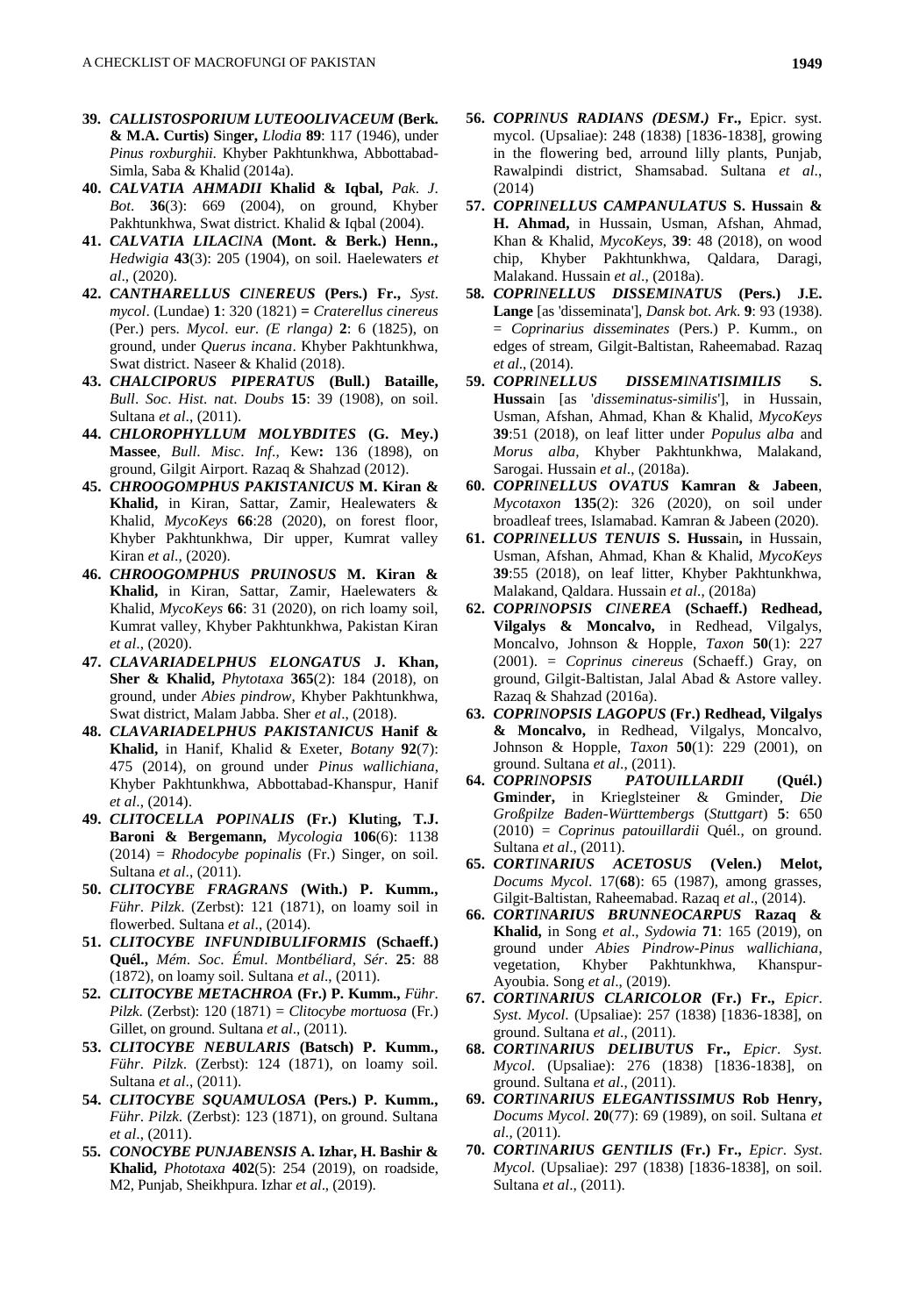- **71.** *CORTINARIUS LONGISTIPITATUS* **M. Saba, Jabeen, Khalid & Dima**. *Phytotaxa*, **328**(3): 257, on ground, under mixed vegetation of *Pinus wallichiana-Cedrus deodara*, Khyber Pakhtunkhwa, Manshera district, Khanian, Swat district, Mashkun. Saba *et al*., (2017).
- **72.** *CORTINARIUS OLIVACEOFUSCUS* **Kühner,** *Bull*. *mens*. *Soc*. *linn*. *Soc*. *Bot*. *Lyon* **24**(2): 39 (1955) = *Cortinarius schaefferi* Bres, on soil. Sultana *et al*., (2011).
- **73.** *CORTINARIUS PERCOMIS* **Fr.,** *Epicr*. *syst*. *mycol*. (Upsaliae): 260 (1838) [1836-1838], on ground. Sultana *et al*., (2011).
- **74.** *CORTINARIUS PAKISTANICUS* **A. Naseer & Khalid.** *MycoKeys*, **74**: 99 (2020), on ground under *Quercus oblongata*. Khyber Pakhtunkhwa, Swat, Toa. Naseer *et al*., (2020b).
- **75.** *CORTINARIUS PSEUDOTORVUS* **A. Naseer, J. Khan & Khalid,** *MycoKeys*, **74**:99 (2020), on ground under *Quercus oblongata*. Khyber Pakhtunkhwa, Swat district, Toa. Naseer *et al*., (2020b).
- **76.** *CORTINARIUS SANGUINEUS* **(Wulfen) Gray** [*as 'Cortinaria sanguinea'*], *Nat*. *Arr*. *Brit*. *Pl*. (London) **1**: 629 (1821), on ground. Sultana *et al*., (2011).
- **77.** *CORTINARIUS SAPORATUS* **Britzelm.,** *Zur Hymenomycetenkunde* **3**: 5 (1897). = *Cortinarius subturbinatus* Rob. Henry ex P.D. Orton, on loamy soil. Sultana *et al*., (2011).
- **78.** *CRINIPELLIS SCABELLA* **(Alb. & Schwein.) Murrill,** *N*. *Amer*. *Fl*. (New York) **9**(4): 287 (1915) = *Crinipellis stipitaria* (Fr.) Pat., on soil. Sultana *et al*., (2011).
- **79.** *CYSTODERMELLA CINNABARINA* **(Alb & Schwe**in**.) Harmaja**. *Karistenia* **42**(2): 45 (2002), near coniferous tree logs, Gilgit-Baltistan, Fairy Meadows. Razaq *et al*., (2013a).
- **80.** *DECONICA MERDARIA* **(Fr.) Noordel.,** *Öst***.** *Z***.** *Pilzk***. 18**: 199 (2009) = *Psilocybe merdaria* (Fr.) Ricken., on soil. Sultana *et al*., (2011).
- **81.** *DESCOLEA FLAVOANNULATA* **(Lj.N. Vassiljeva) E. Horak,** [as *'flavo-annulata'*], *Persoonia*, **6**: 246 (1971), on ground, under *Abies pindrow*, Khyber Pakhtunkhwa, Hazara, Ayoubia- Khanspur, Niazi *et al*., (2007).
- **82.** *DESCOLEA QUERCINA* **J. Khan & Naseer**, in Khan, Sher, Naseer & Khalid. *MycoKeys*, **27**: 65-76 (2017), on ground, under *Querus incana* shangla district, Toa valley, under *Q*. *dilatata*. Malam Jabba, Khan *et al*., (2017a).
- **83.** *ECHINODERMA ASPERUM* **(Pers.) Bon, Docums***, Mycol.* 21(82): 62 (1991) = *Lepiota acutesquamosa* Weinm*. Syll. Pl. Nov. Ratisb* **1**: 70 (1824), on moist soil under *Abies pindrow* Khyber Pakhtunkhwa, Abbottabad district, Khanspur. Razaq *et al.,* (2013b).
- **84.** *ENTOLOMA CETRATUM* **(Fr.) M.M. Moser,** in Gams, Kl. Krypt.-Fl., Bd II b/2, ed. 4 (Stuttgart) 2b/2: 206 (1978), on soil. Sultana *et al*., (2011).
- **85.** *ENTOLOMA MOUGEOTII* **(Fr.) Hesler,** *Beih*. *Nova Hedwigia* **23**: 158 (1967), on soil. Sultana *et al*., (2011).
- **86.** *ENTOLOMA PAPILLATUM* **(Bres.) Dennis,** *Bull*. *trimest*. *Soc*. *mycol*. *Fr*. **69**: 162 (1953), on soil. Sultana *et al*., (2011).
- **87.** *ENTOLOMA SHANDONGENSE* **T. Bau & J.R. Wang.** *Mycotaxon* **124**: 165–171 (2013), on ground, Punjab, Lahore, Quiad-e-Azam Campus, University of the Punjab. Muzaffargarh. Haelewaters (2020).
- **88.** *FOMES FOMENTARIUS* **(L.) Fr.,** *Summa Veg*. *Scand*., Sectio Post. (Stockholm): 321 (1849), on dead wood, Gilgit-Baltistan, Astore district, Dashkin. Razaq & Shahzad (2017).
- **89.** *GANODERMA APPLANATUM* **(Pers.) Pat.,**  *Hyménomyc*. *Eur*. (Paris): 143 (1887), on wood of Broad-leaves trees, Gilgit-Baltistan, Astore district, Dushkin forest. Razaq & Shahzad (2017).
- **90.** *GEASTRUM FIMBRIATUM* **Fr.,** *Syst*. *mycol*. (Lundae) **3**(1): 16 (1829) = *Geastrum sessile* Pouzar, on ground, Gilgit-Baltistan, Naltar valley. Razaq & Shahzad (2017).
- **91.** *GEOPORA AHMADII* **Saba, T. Ashraf, Khalid & Pfister,** in Saba, Haelewaters, Iturriaga, Ashraf, Khalid & Pfister. *Mycotaxon*, **134**(2): 382 (2019), on soil, Botanical Garden, University of the Punjab, Lahore. Saba *et al*., (2019b).
- **92.** *GEOPORA COOPERI* **Harkn**. *Bull*. *Calif*. *Acad*. *Sci*. **1**(3): 168 (1885). *F*. *cooperi*. on ground under *Pinus wallichiana*, Gilgit-Baltistan, Fairy Meadows. Ashraf & Khalid (2012a).
- **93.** *GEOPYXIS ALPINA* **Höhn.,** *Annls mycol.* **3**(6): 556 (1906) [1905], on soil with *Vibernum nervosum* and *Pinus wallichiana*, Khyber Pakhtunkhwa, Kaghan valley, Sharhan, Hazara, Khanspur-Ayoubia, Khalid *et al*., (2000). Gilgit-Baltistan, Astore district, Dashkin, Mushkin forests, Razaq *et al*., (2017).
- **94.** *GYMNOPILUS DUNENSIS* **H. Bashir, Jabeen & Khalid,** in Bashir, Jabeen, & Khalid. *Phytotaxa*, **428**(1), 52 (2020), on wood of *Eucalyptus comalduensis*, Punjab, Bahawalpur, Lal Sohaanra Park; Narowal. Bashir *et al*., (2020a).
- **95.** *GYMNOPILUS PENETRANS* **(Fr.) Murrill.** *Mycologia*, **4**(5): 254 (1912), on mulch rich soil under *Pinus wallichiana*, Khyber Pakhtunkhwa, Swat district, Madian. Khan *et al*., (2017b).
- **96.** *GYMNOPILUS SWATICUS* **J. Khan, Sher & Khalid,** in Khan, Kiran, Jabeen, Sher & Khalid. *Phytotaxa*, **312**(1): 63 (2017), on ground under *Picea smithiana*, Gabin Jabba valley, Lalkoo. Khan *et al*., (2017b).
- **97.** *GYMNOPUS ANDROSACEUS* **(L.) Della Magg. & Trassin.,** *Index Fungorum* **171**: 1 (2014) = *Marasmius androsaceus* (L.) Fr., on soil. Sultana *et al*., (2011).
- **98.** *GYMNOPUS BARBIPES* **R. H. Petersen & K.W. Hughes.** *N*. *Amer*. *Fungi*. **9**(3): 2 (2014), under *Pinus wallichiana*, Khyber Pakhtunkhwa, Shangla, Yekh Tangi. Saba *et al*., (2020).
- **99.** *GYMNOPUS DYSODES* **(Hall**in**g), Hall**in**g,** in Antonín, Halling & Noordeloos, *Mycotaxon*, **63**: 364 (1997), on *Decaying wood* chips of deciduous trees, Khyber Pakhtunkhwa, Swat district, Ingaro, Dherai. Saba *et al*., (2020).
- **100.***GYMNOPUS ERYTHROPUS* **(Pers.) Antonín, Hall**in**g & Noordel.** *Mycotaxon*, **63**: 364 (1997) = *Collybia kuehneriana* Singer., on soil. Sultana *et al*., (2011).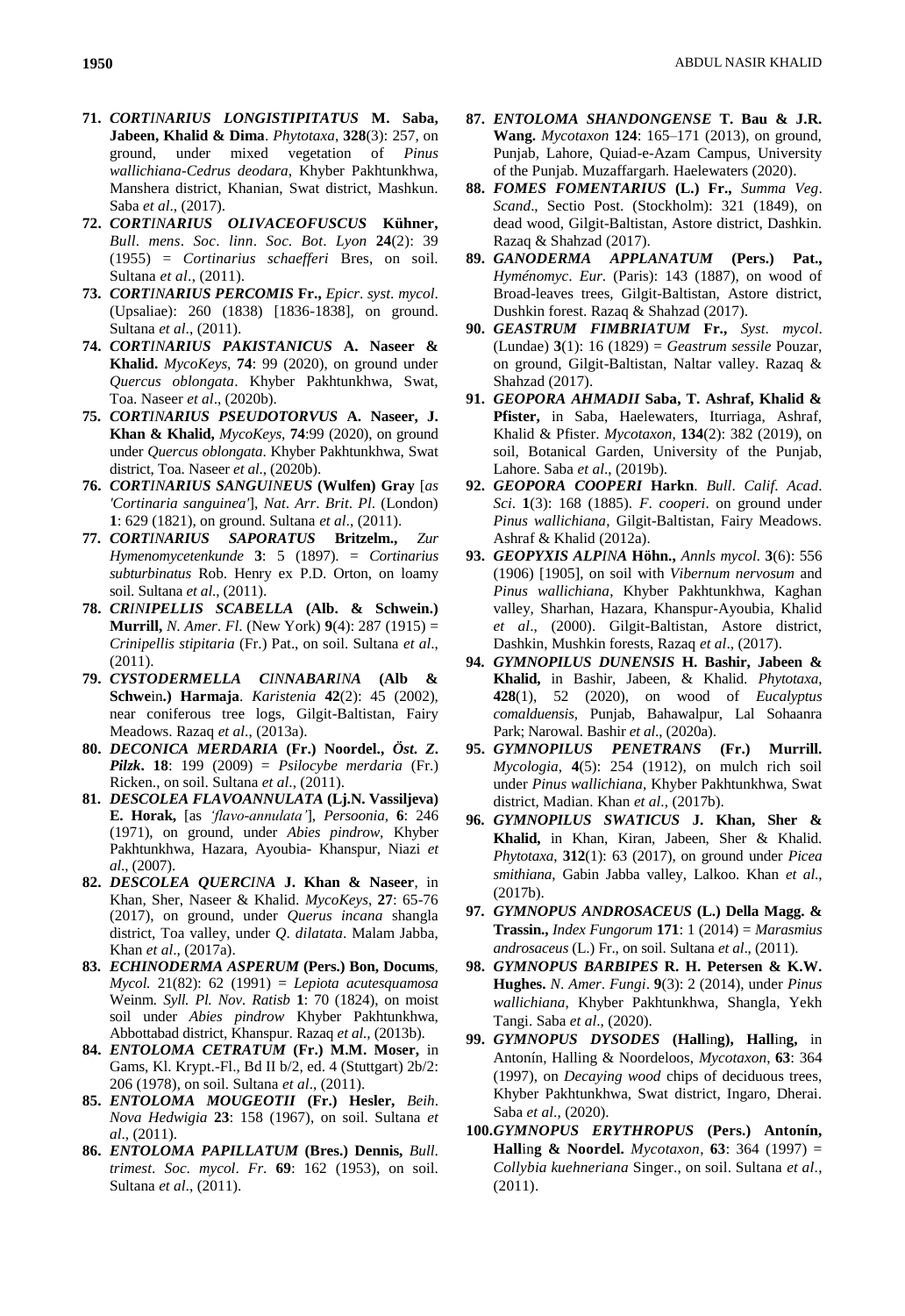- **101.***GYMNOPUS FUSIPES* **(Bull.) Gray.** *Nat*. *Arr*. *Brit*. *Pl*. (London) **1**: 604 (1821) = *Collybia fusipes* (Bull.) Quél., on gound. Sultana *et al*., (2011).
- **102.***GYRODON LIVIDUS* **(Bull.) Sacc.,** *Syll*. *Fung*. (Abellini) **6**: 52 (1888). Usually in groups, on soil among grasses. Gilgit-Baltistan, Astore district, Mushkin. Razaq *et al*., (2017).
- **103.***GYROMITRA KHANSPURENSIS*, **Jabeen & Khalid,** in Krisai-Greilhuber *et al*., *Sydowia*, **69**: 236 (2017), on ground under *Cedrus deodera*, Khyber Pakhtunkhwa, Abbottabad district, Khanspur. Krisai-Greilhuber *et al.,* (2017).
- **104.***HEBELOMA ANTHRACOPHILUM* **Maire,** *Bull*. *Soc*. *mycol*. *Fr*. **26**: 190 (1910), on ground. Sultana *et al*., (2011).
- **105.***HEBELOMA MESOPHAEUM* **(Pers.)** *Quél., Mém. Soc. Émul. Montbéliard, Sér.* **25:** 128 (1872), on ground under coniferous vegetation, Giligit-Baltistan. Fairy meadows, Razaq *et al*., (2017).
- **106.***HEBELOMA SINAPIZANS* **(Paulet) Gillet,**  *Hyménomycètes* (Alençon): 527 (1876) [1878], on ground. Sultana *et al*., (2011).
- **107.***HEBELOMA THEOBROMINUM* **Quadr**, *Mycotaxon* **30**: 311 (1987), on ground humified soil, under *Abies pindrow- Pinus wallichiana* vegetation, Khyber Pakhtunkhwa, Khanpur-Ayoubia. Razzaq *et al*., (2017).
- **108.***HERICIUM CIRRHATUM* **(Pers.)** Nikol., *Acta Inst. Bot. Acad. Sci. USSR Plant. Crypt., Ser. II* **6**: 343 (1950), on ground. Khan *et al*., (2020)
- **109.***HELVELLA CUPULIFORMIS* **Diss**in**g & Nannf.,** *Svensk Bot. Tidskr.* **60**: 326 (1966), among fallen leaves with *Prunus*. Khyber Pakhtunkhwa, Kaghan valley, Sharan. Sultana *et al*., (2011).
- **110.***HELVELLA MONACHELLA* **(Scop.) Fr.,** *Syst*. *mycol*. (Lundae) **2**(1): 18 (1822), on edges of stream, Gilgit-Baltistan, Raheemabad, Razaq *et al*., (2014).
- **111.***HETEROBASIDION AMYLOIDEOPSIS*, **Saba, C.L. Zaho, Khalid & Pfister,** in Zhao, Saba, Khalid, Song & Pfister. *Phytotaxa*, **317**(3): 206 (2017), on stumps of *Pinus wallichaina* Khyber Pakhtunkhwa, Manshera district, Chattar plains. Zaho *et al*., (2017).
- **112.***HETEROBASIDION LINZHINSE* **Y.C. Dai & Korhonen,** in Dai, Yu & Wang, *Ann*. *Bot*. *Fenn*. **44**(2): 141 (2007), on needles of *Pinus wallichiana*  Khyber Pakhtunkhwa, Hazara. Saba *et al*., (2018).
- **113.***HETEROBASIDION ORIENTALE* **Tokuda, T. Hatt. & Y.C. Dai.** In Tokuda, Hattori, Dai, Ota & Buchanan, *Mycoscience* **50**(3): 193 (2019), on *Pinus wallichaina* needles, Khyber Pakhtunkhwa, Hazara, Saba *et al*., (2018).
- **114.***HORTIBOLETUS KOHISTANENSIS* **A. Naseer, S. Sarwar & Khalid,** in Naseer, Sarwar, Khalid, Healy & Smith, *Phytotaxa* **388**(3): 242 (2019), under *Quercus incana*, Khyber Pakhtunkhwa, Swat district, Toa. Naseer *et al*., (2019a).
- **115.***HORTIBOLETUS RUBELLUS* **(Krombh.) Simon**in**i, Vizz**in**i & Gelardi,** Index Fungorum **244**: 1 (2015), under *Quercus incana*, Khyber Pakhtunkhwa, Abbotabad district Khanspur; under *Pinus wallichiana* Khyber Pakhtunkhwa, Abbotabad district, Khaira gali, under *Cedrus deodara*, Khyber Pakhtunkhwa, Dir district, Shiringal. Sarwar *et al*., (2016).
- **116.***HYGROCYBE ACUTOCONICA* **(Clem.) Singer,**  *Lilloa* **22**: 153 (1951) [1949] = *Hygrocybe persistens* (Britzelm.) Singer, on ground. Sultana *et al*., (2011).
- **117.***HYGROCYBE CONICA* **(Schaeff.) P. Kumm.,**  *Führ*. *Pilzk*. (Zerbst): 111 (1871) = *Hygrocybe nigrescens var*. *brevispora* (Dennis) Pegler. On ground. Sultana *et al*., (2011).
- **118.***HYGROCYBE SPADICEA* **(Scop.) P. Karst.** [as *'Hydrocybe'*], *Bidr*. *Känn*. *Finl*. *Nat*. *Folk*, **32**: 237 (1879), on ground. Sultana *et al*., (2011).
- **119.***HYGROPHORUS ALBOFLAVESCENS* **A. Naseer & Khalid,** in Naseer, Khalid, Healy & Smith, *MycoKeys* **56**:37 (2019). On soil under *Querus incana*, Khyber Pakhtunkhwa, Swat, Shawar valley. Naseer *et al*., (2019b).
- **120.***HYGROPHORUS CHRYSODON* **(Batsch) Fr.,** *Epicr*. *Syst*. *Mycol*. (Upsaliae): 320 (1838) [1836- 1838], on humified soil under *Pinus wallichiana*, Khyber Pakhtunkhwa, Ayoubia-Khanspur, Razaq *et al*., (2014a).
- **121.***HYGROPHORUS MARZUOLUS* **(Fr.) Bres.,** *Atti Acad*. *Agiato Rovereto* **2**: 3 (1893), on ground, Gilgit-Baltistan, Haramoush district. Razaq & Shahzad (2017).
- **122.***HYGROPHORUS SCABRELLUS* **A. Naseer & Khalid,** in Naseer, Khalid, Healy & Smith. *MycoKeys* **56**:40 (2019), on soil under *Quercus incana*, Khyber Pakhtunkhwa, Swat district, Toa. Naseer *et al*., (2019b).
- **123.***HYPHOLOMA FASCICULARE* **(Huds.) P. Kumm.,** *Führ*. *Pilzk*. (Zerbst): 72 (1871) = *Hypholoma subviride* (Berk. & M.A. Curtis) Dennis. On soil. Sultana *et al*., (2011).
- **124.***HYPHOLOMA MARGINATUM* **J. Schröt.,** in Cohn, *Krypt*.*-Fl*. *Schlesien* (Breslau) **31**(33–40): 571 (1889), on ground. Sultana *et al*., (2011).
- **125.***HYPHOLOMA RADICOSUM* **J.E. Lange,** *Dansk bot*. *Ark*. **4**(4): 39 (1923), on ground. Sultana *et al*., (2011).
- **126.***INFUNDIBULICYBE MACROSPORA* **M. Ali, J. Khan, Niazi & Khalid,** in Ali, Khan, Naizi & Khalid. *Phytotaxa* **452**(4): 268–277 (2020), on soil, Abbottabad district, Ayubia National Park. Ali *et al*., (2020).
- **127.***INFUNDIBULICYBE KOTANENSIS* **M Ishaq, Fiaz & Khalid,** in Ishaq, Khan, Ullah, Fiaz & Khalid, *Phytotaxa*, **418**(2): 197 (2019), under *Pinus roxburghii*, Khyber Pakhtunkhwa, Buner, Gokand valley. Ishaq *et al*., (2019b).
- **128.***INOCYBE AHMADII* **Farooqi, Niazi & Khalid,** in Farooqi, Aqdus, Niazi, Jabeen & Khalid, *Mycotaxon*, **132**(2): 259 (2017), on ground under *Pinus wallichiana*, Khyber Pakhtunkhwa, Khanspur-Ayubia, Farooqi *et al*., (2017).
- **129.***INOCYBE AMICTA* **Kokkonen & Vauras,** *Mycol*. *Progr*. **11**(1): 323 (2012), on ground under *Pinus wallichiana*, Khyber Pakhtunkhwa, Shangla. Saba *et al*., (2015).
- **130.***INOCYBE CAROTICOLOR* **T. Bau & Y. G. Fan,** *Mycotaxa*, **123**: 170 (2013), on soil under *Quercus oblongata*, Khyber Pakhtunkhwa, Shangla-Toa. Naseer *et al*., (2019c).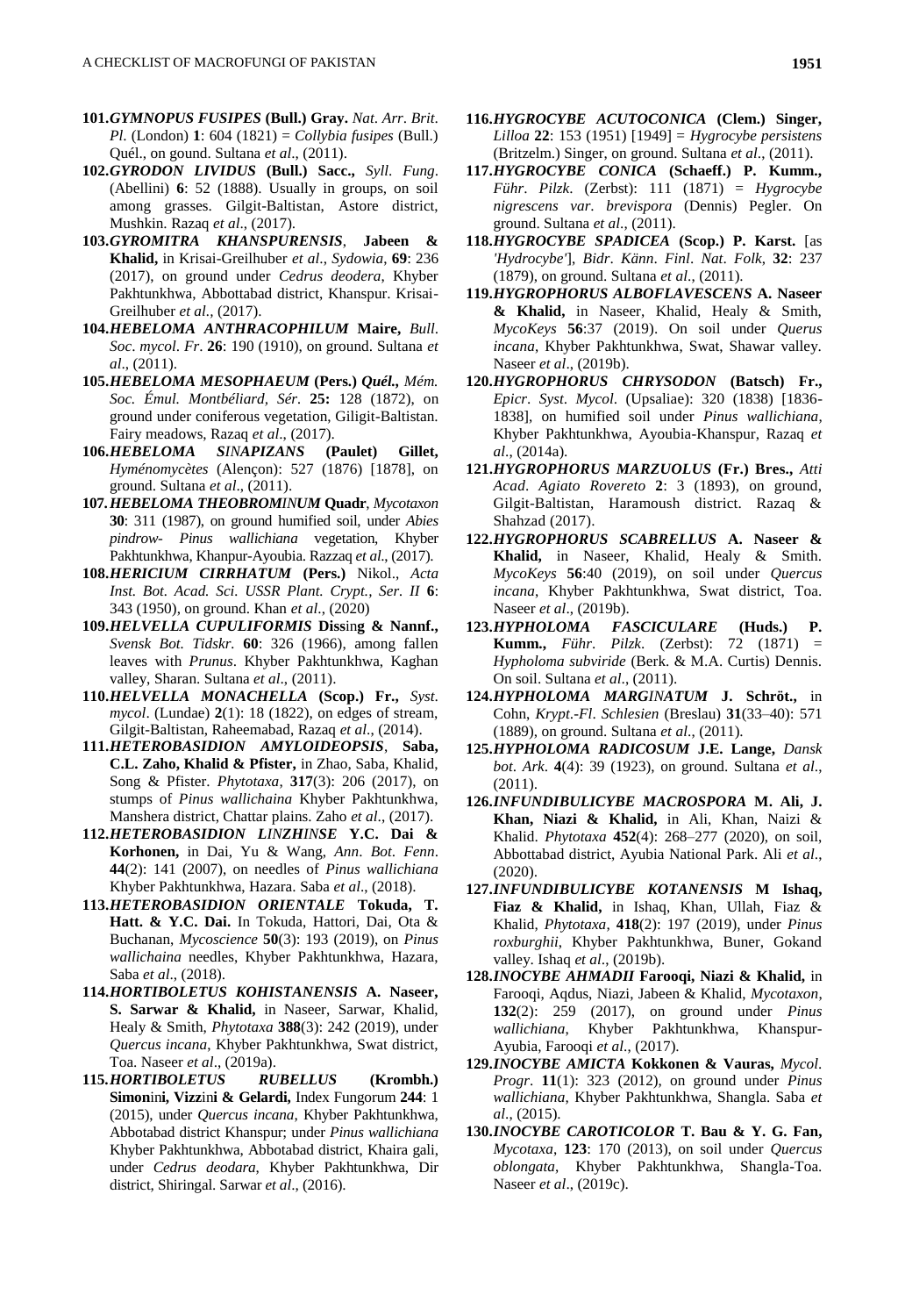- **131.***INOCYBE FIBROSA* **(Sowerby) Gillet,**  *Hyménomycètes* (Alençon): 517 (1876) [1878], on ground. Sultana *et al*., (2011).
- **132.***INOCYBE FUSCIDULA* **Velen.,** *České Houby* **2**: 378 (1920), on soil. Sultana *et al*., (2011).
- **133.***INOCYBE GEOPHYLLA* **(Bull.) P. Kumm.,** *Führ*. *Pilzk*. (Zerbst): 78 (1871), on soil, Gilgit-Baltistan, Astore district, Hunza valley, Dachal Nala. Razaq & Shahzad (2017).
- **134.***INOCYBE GLABRIPES* **Ricken,** *Die Blätterpilze* **1**: 107 (1915), on soil. Sultana *et al*., (2011).
- **135.***INOCYBE HIRTELLA* **Bres.,** *Fung. trident***. 1**(4-5): 52 (1884), un soil. Sultana *et al*., (2011).
- **136.***INOCYBE KOHISTANENSIS* **Jabeen, I. Ahmad & Khalid,** *Turkish Journal of Botany* **40**: 313 (2016), under *Cedrus deodara*, Khyber Pakhtunkhwa, Swat district, Mashkun. Jabeen *et al*., (2016a).
- **137.***INOCYBE LEPTOCYSTIS* **G.F. Atk**., *Am*. *J*. *Bot*. **5**: 212 (1918), on ground under Conifers, Khyber Pakhtunkhwa, Swat district, Miandam. Farooqi *et al*., (2017).
- **138.***INOCYBE NAPIPES* **J.E. Lange,** *Dansk bot*. *Ark*. **2**(7): 44 (1917), on soil, Gilgit-Baltistan, Astore district. Hunza valley, Dachal Nala. Razaq & Shahzad (2017).
- **139.***INOCYBE NITIDIUSCULA* **(Britzelm.) Lapl.** *Dicttionnaire incongraphique de Champignons supérieures (Hyménomycètes)* (Paris): 523 (1894), on moist ground under *Alnus nitida*, Khyber Pakhtunkhwa, Ayubia-Khanspur. Ilyas *et al*., (2013a).
- **140.***INOCYBE PRAETERVISA* **Quél.,** in Bresadola, *Fung*. *trident*. **1**(1): 35 (1883), on ground. Sultana *et al*., (2011).
- **141.***INOCYBE SHAWARENSIS* **A. Naseer & Khalid,** in Naseer, Khalid & Smith. *Mycotaxon* **132**(4): 912 (2017), on ground under *Quercus* o*blongata*, Khyber Pakhtunkhwa, Swat district, Shawar valley. Naseer *et al*., (2017a).
- **142.***INOCYBE VACCINA* **Kühner,** *Bull*. *Soc*. *nat*. *Oyonnax* **9** (Suppl. (Mém. hors sér. 1)): 7 (1955), on ground. Sultana *et al*., (2011).
- **143.***INOSPERMA ADAEQUATUM* **(Britzelm.) Matheny & Esteve-Raventos,** in Matheny, Hobbs & Esteve-Raventós, *Mycologia*: 10.1080/00275514.2019. 1668906, 19(2019) = *Inocybe adaequata* (Britzelm.) Sacc., on ground. Sultana *et al*., (2011).
- **144.***INOSPERMA ERUBESCENS* **(A. Blytt) Matheny & Esteve-Raventos,** in Matheny, Hobbs & Esteve-Raventós, *Mycologia*: 10.1080/00275514.2019. 1668906, 20 (2019) = *Inocybe erubescens* A. Blytt., on ground. Sultana *et al*., (2011).
- **145.***LACCARIA BICOLOR* **(Maire) P.D. Orton,** *Trans*. *Br*. *mycol*. *Soc*. **43**(2): 280 (1960). Sultana *et al*., (2011).
- **146.***LACCARIA OHIENSIS* **(Mont.) Singer,**  *Mycologia* **38**(6): 688 (1947) [1946], on ground. Sultana *et al*., (2011).
- **147.***LACTARIUS ATLANTICUS* **Bon,** *Docums Mycol*. **5**(17): 23 (1975), on ground. Sultana *et al*., (2011).
- **148.***LACTARIUS CONTROVERSUS* **Pers.,** *Observ*. *mycol*. (Lipsiae) **2**: 39 (1800) [1799], on ground. Sultana *et al*., (2011).
- **149.***LACTARIUS HATSUDAKE* **Nobuj. Tanaka,** *Bot*. *Mag*., *Tokyo* **4**: 393 (1890). = *Lactarius akahatsu* Nobuj. Tanaka, on ground. Sultana *et al*., (2011).
- **150.***LACTARIUS HELVUS* **(Fr.) Fr.,** *Epicr*. *Syst*. *Mycol*. (Upsaliae): 347 (1838) [1836-1838], on ground. Gilgit-Baltistan, Naltar valley. Razaq & Shahzad (2012).
- **151.***LACTARIUS OBSCURATUS* **(Lasch) Fr.,** *Epicr*. *Syst*. *Mycol*. (Upsaliae): 346 (1838) [1836-1838], on ground. Sultana *et al*., (2011).
- **152.***LACTARIUS PUBESCENS* **Fr.,** *Epicr*. *Syst*. *Mycol*. (Upsaliae): 335 (1838) [1836-1838], on ground Gilgit-Baltistan, Naltar valley. Razaq & Shahzad (2012).
- **153.***LACTARIUS QUIETUS* **(Fr.) Fr.,** *Epicr*. *Syst*. *Mycol*. (Upsaliae): 343 (1838) [1836-1838], on ground. Sultana *et al*., (2011).
- **154.***LACTARIUS SANGUIFLUUS* **(Paulet) Fr.,** *Epicr*. *Syst*. *Mycol*. (Upsaliae): 341 (1838) [1836-1838], Growing near *Juglans regia* and *Quercus incana*, Khyber Pakhtunkhwa, Abboottabad, Khanspur, Ilyas *et al*., (2013b).
- **155.***LACTARIUS SCROBICULATUS* **(Scop.) Fr.,**  *Epicr*. *Syst*. *Mycol*. (Upsaliae): 334 (1838) [1836- 1838], on ground. Sultana *et al*., (2011).
- **156.***LACTARIUS SEMISANGUIFLUUS* **R. Heim & Leclair,** *Revue Mycol*., Paris **15**: 79 (1950), on ground. Sultana *et al*., (2011).
- **157.***LACTARIUS TORMINOSUS* **(Schaeff.) Gray,** *Nat*. *Arr*. *Brit*. *Pl*. (London) **1**: 623 (1821), on ground. Sultana *et al*., (2011).
- **158.***LACTARIUS VIETUS* **(Fr.) Fr.,** *Epicr*. *Syst*. *Mycol*. (Upsaliae): 344 (1838) [1836-1838], on ground. Sultana *et al*., (2011).
- **159.***LACTIFLUUS BRUNNEOVIOLASCENS* **(Bon) Verbeken,** *Mycotaxon* **120**: 446 (2012). = *Lactarius brunneoviolascens* Bon, Sultana *et al*., (2011).
- **160.***LACTIFLUUS GLAUCESCENS* **(Crossl.) Verbeken,**  *Mycotaxon* **120**: 449 (2012) = *Lactarius glaucescens*  Crossl., *Naturalist*, London: 5 (1900). On ground Gilgit-Baltistan, Raheemabad. Razaq *et al*., (2014).
- **161.***LACTIFLUUS RUGATUS* **(Kühner & Romagn.) Verbeken,** *Mycotaxon* **120**: 448 (2012). = *Lactarius rugatus* Kühner & Romagn., on ground. Sultana *et al*., (2011).
- **162.***LACTIFLUUS VELLEREUS* **(Fr.) Kuntze,** *Revis*. *gen*. *pl*. (*Leipzig*) **2**: 857 (1891). = *Lactarius vellereus* (Fr.) Fr., on ground. Sultana *et al*., (2011).
- **163.***LACTIFLUUS VOLEMUS* **(Fr.) Kuntze,** *Revis*. *gen*. *pl*. *(Leipzig)* **2**: 857 (1891), on ground under *Abies pindrow* and *Pinus wallichiana*, Khyber Pakhtunkhwa, Swat district, Miandam valley. Khan & Sher (2016).
- **164.***LECCINUM AURANTIACUM* **(Bull.) Gray,** *Nat*. *Arr*. *Brit*. *Pl*. (London) **1**: 646 (1821). = *Krombholziella aurantiaca* (Bull.) Maire, Solitary or in small groups, on soil under birch. Gilgit-Baltistan, Astore district, Dichal Nala (Dashkin). Razaq *et al*., (2017).
- **165.***LECCINELLUM CROCIPODIUM* **(Letell.) Della Magg. & Trassin.,** *Index Fungorum* **171**: 1 (2014) = *Leccinum crocipodium* (Letell.) Watling, Trans. Proc. Bot. Soc. Edinb., **39**(2): 200, 1961. Usually in small groups, on soil under oaks. Gilgit-Baltistan, Astore district, Mushkin. Razaq *et al*., (2017).
- **166.***LECCINELLUM PSEUDOSCABRUM* **(Kallenb.) Mikšík,** *Index Fungorum* **338:** 1 (2017) **=** *Leccinum*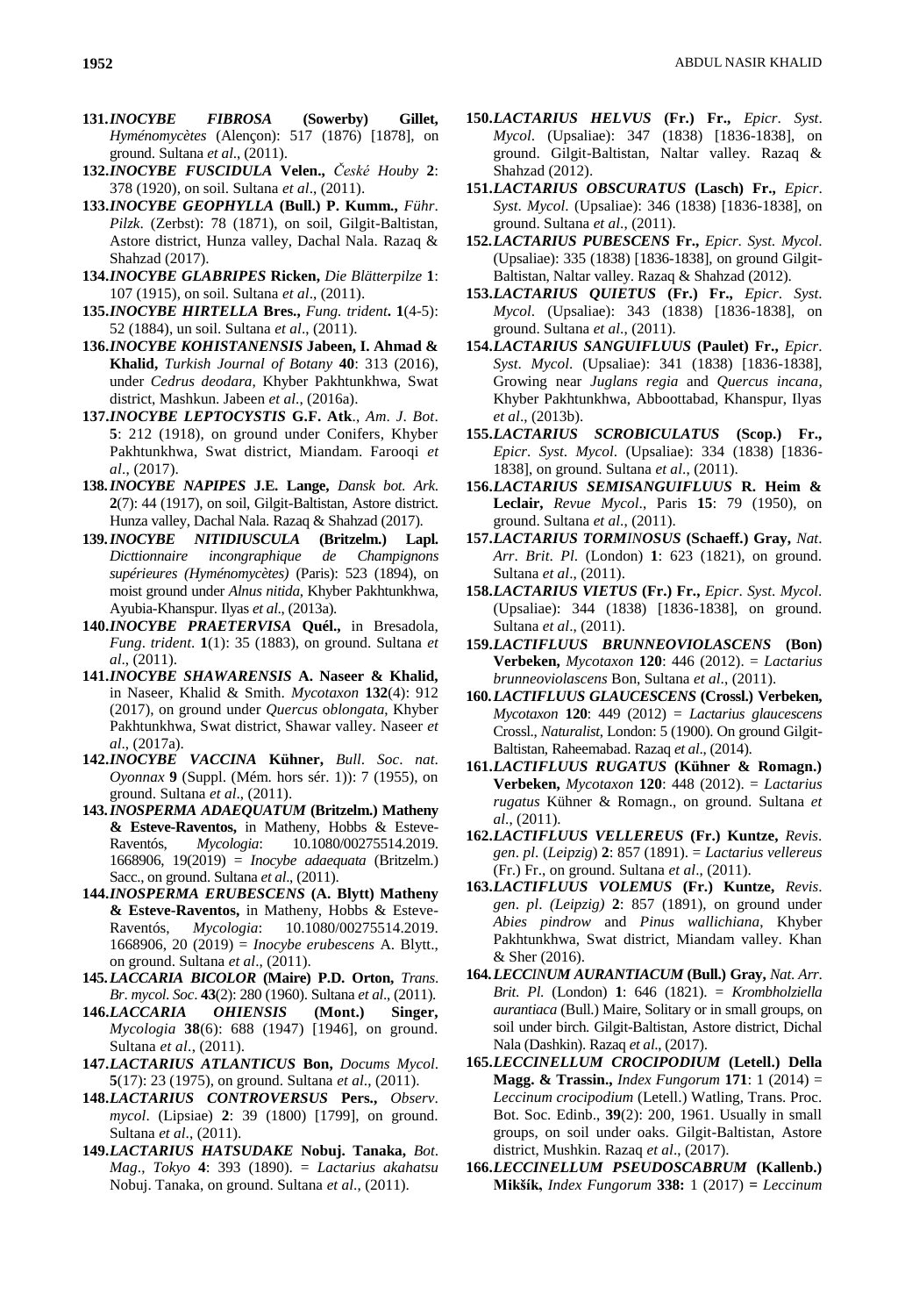*pseudoscabrum* (Kallenb.) Šutara, *Česká Mykol*. **43**(1): 6. (1989). Usually in small groups, on soil in coniferous forests. Gilgit-Baltistan, Astore district, Dichal Nala,. Razaq *et al*., (2017).

- **167.***LECCINUM SCABRUM* **(Bull. Fr.) Gray,** *Nat*. *Arr*. *Brit*. *Pl*. (London) **1**: 646. (1821) = *Krombholzia oxydabilis* Singer., Solitary or in small groups, under old birches and small trees. Gilgit-Baltistan, Astore district, Dichal Nala. Razaq *et al*., (2017).
- **168.***LECCINUM VERSIPELLE* **(Fr. & Hök) Snell,**  *Lloydia* **7**(1): 58 (1944), on soil with Birch, Gilgit-Baltistan, Astore district, Dichal Nala. Razaq *et al.,* (2017).
- **169.***LEPIOTA ALBOGRANULOSA* **Qasim & Khalid,**  in Qasim, Khalid, Vellinga & Razaq, *Mycol*. *Prog*. **14**(5/24): 2 (2015), on rich loamy soil, University ground, Quaid-e-Azam Campus, University of the Punjab, Lahore. Qasim *et al*., (2015a).
- **170.***LEPIOTA BRUNNEOINCARNATA* **Chodat & C. Martín**, *Bull*. *Soc*. *Bot*. *Genève*, **2**(5): 222 (1889), on moist ground, under *Abies pindrow* Khyber Pakhtunkhwa, Khanspur. Razaq *et al*., (2013c).
- **171.***LEPIOTA CRISTATA* **(Bolton) P. Kumm.** *Führ*. *Pilzk*. (Zerbst): 137 (1871), on ground under *Abies pindrow*, Khyber Pakhtunkhwa, Ayubia- Khanspur. Razaq *et al*., (2013b).
- **172.***LEPIOTA CHOLISTANENSIS* **H. Bashir, Usman & Khalid,** *Phytotaxa* **455**(4): 273 (2020), on sandy soil. Bashir *et al*., (2020b).
- **173.***LEPIOTA HIMALAYENSIS* **Khalid & Razaq**, *Mycotaxon* **121**: 320 (2013) [2012], on moist soil, under *Abies pindrow* Khyber Pakhtunkhwa, Khanspur. Razaq *et al*., (2012a).
- **174.***LEPIOTA IGNIVOLVATA* **Bousset & Joss. ex Joss.,** *Riv*. *Micol*. **33**(1): 30 (1990), on ground. Sultana *et al*., (2011).
- **175.***LEPIOTA MAGNISPORA* **Murrill,** *Mycologia* **4**(5): 237 (1912) = *Lepiota ventriosospora* D.A. Reid., on ground. Sultana *et al*., (2011).
- **176.***LEPIOTA OCHRACEOFULVA* **P.D. Orton,** *Trans*. *Br*. *Mycol*. *Soc*. **43**(2): 284 (1960), on ground. Sultana *et al*., (2011).
- **177.***LEPIOTA SUBINCARNATA* **J.E. Lange,** *Fl*. *Agaric*, *Danic*. **5** (taxon. Cons.): V (1940), on moist ground under *Abies pindrow*, Khyber Pakhtunkhwa, Khanspur. Razaq *et al*., (2013c).
- **178.***LEPIOTA VELLINGANA* **Nawaz & Khalid,** in Nawaz, Khalid, Hanif & Razaq, *Mycol*. *Progr*. **12**(4): 729 (2013), on ground, Botanical Garden, Quaid-e-Azam Campus, University of the Punjab, Lahore. Nawaz *et al*., (2013).
- **179.***LEPISTA NUDA* **(Bull.) Cooke,** *Handb*. *Brit*. *Fungi* **1**: 192 (1871), on ground. Sultana *et al*., (2011).
- **180.***LEUCOAGARICUS ASIATICUS* **Qasim, Nawaz, & Khalid,** in Ge, Yang & Vellinga, *Mycologia* **107**(5): 1034 (2015), on ground, Punjab, Quaid-e-Azam Campus, University of the Punjab. Lahore. Ge *et al*., (2015).
- **181.***LEUCOAGARICUS BADHAMII* **(Berk. & Broome) S**in**ger,** *Lilloa* **22**: 419 (1951) [1949] = *Lepiota badhamii* (Berk. & Broome) Quél., on ground. Sultana *et al*., (2011).
- **182.***LEUCOAGARICUS BADIUS* **S. Hussa**in**, Pfister, Afshan & Khalid,** in Hussain, Jabeen, Khalid, Ahmad, Afshan, Sher & Pfister, *Mycologia* **110**(2): 391 (2018), on soil under *Acacia* spp. Khyber Pakhtunkhwa, Qaldara, Malakand. Hussain *et al*., (2018b).
- **183.***LEUCOAGARICUS BRUNNEUS* **Z. Ullah, Jabeen & Khalid,** in Z. Ullah, Jabeen, Faisal, Ahmad & Khalid, *Mycotaxon* **134**(4): 605 (2019), under *Quercus oblongata*, Khyber Pakhtunkhwa, Swat district, Lower Shawar. Ullah *et al*., (2019b).
- **184.***LEUCOAGARICUS LAHORENSIFORMIS* **S. Hussa**in**, H. Ahmad, Afshan & Khalid,** in Hussain, Jabeen, Khalid, Ahmad, Afshan, Sher & Pfister, *Mycologia* **110**(2): 394 (2018), on ground, Punjab, Lahore district, University of the Punjab, Quaid-e-Azam Campus, Hostel Area.Hussain *et al*., (2018b).
- **185.***LEUCOAGARICUS LAHORENSIS* **Qasim, T. Amir & Nawaz,** in Qasim, Amir, Nawaz, Niazi & Khalid, *Mycotaxon* **130**(2): 534 (2015), on ground, Punjab, Lahore district, University of the Punjab, Quaid-e-Azam Campus. Qasim *et al*., (2015b).
- **186.***LEUCOAGARICUS NIVALIS* **(W.F. Chiu) Z.W. Ge & Zhu L. Yang**, *Mycosystema* **36**(5): 548 (2017), on soil, Punjab, Lahore district, Changa Manga. Jabeen *et al*., (2020a)
- **187.***LEUCOAGARICUS PABBIENSIS* **Usman & Khalid.** *Mycotaxon* **133**(2): 358 (2018), on soil under leaf litter of *Acacia modesta*, Punjab, Pabbi forest Park. Usman & Khalid (2018).
- **188.***LEUCOAGARICUS PAKISTANIENSIS* **Jabeen & Khalid,** in Hussain, Jabeen, Khalid, Ahmad, Afshan, Sher & Pfister, *Mycologia* 110(2): 396 (2018), on soil under *Cedrus deodara*, Khyber Pakhtunkhwa, Swat district, Mankial. Hussain *et al*., (2018b).
- **189.***LEUCOAGARICUS SERENUS* **(Fr.) Bon & Boiffard,** *Bull*. *trimest*. *Soc*. *mycol*. *Fr*. **90**(4): 301 (1974), on ground. Sultana *et al*., (2011).
- **190.***LEUCOAGARICUS SULTANII* **S. Hussain, Ahmad & Khalid, i**n Hussain, Jabeen, Khalid, Ahmad, Afshan, Sher & Pfister, *Mycologia* **110**(2): 397 (2018), on nutrient rich loamy soil under *Acacia Spp*, Khyber Pakhtunkhwa, Khardai Malakand. Hussain *et al*., (2018b).
- **191.***LEUCOPAXILLUS PARADOXUS* **Costant**in **& L.M. Dufour Boursier** *[as 'paradoxa']*, *Bull*. *Trimest*. *Soc*. *Mycol*. *Fr*. **41**(3): 393 (1925), on ground. Sultana *et al*., (2011).
- **192.***LYCOPERDON EXCIPULIFORME* **(Scop.) Pers.** *Syn*. *Meth*. *Fung*. (Göttingen) **1**: 143 (1801), on ground under Bamboos, Khyber Pakhtunkhwa, Nathiagali. Yousaf *et al*., (2012c).
- **193.***LYCOPERDON LAHORENSE* **Yousaf & Khalid**, in Hyde, Hongsanan, Jeewon *et al*. *Fungal Diversity*, **80**, 1–270 (2020), on ground, Punjab, Lahore, Quaide-Azam Campus, University of the Punjab. Hyde *et al*., (2020).
- **194.***LYCOPERDON LILACINA* **(Mont & Berk) Henn.**, *Hedwigia* 43 (3):205 (1904), on ground, Khyber Pakhtunkhwa, Oghi, Manshera. Deosai National Park, Gilgit-Baltistan. Razaq & Shahzad (2017).
- **195.***LYCOPERDON MOLLE* **Pers.,** *Syn*. *meth*. *fung*. (Göttingen) **1**: 150 (1801), on ground, Gilgit-Baltistan, Naltar valley. Razaq & Shahzad (2017).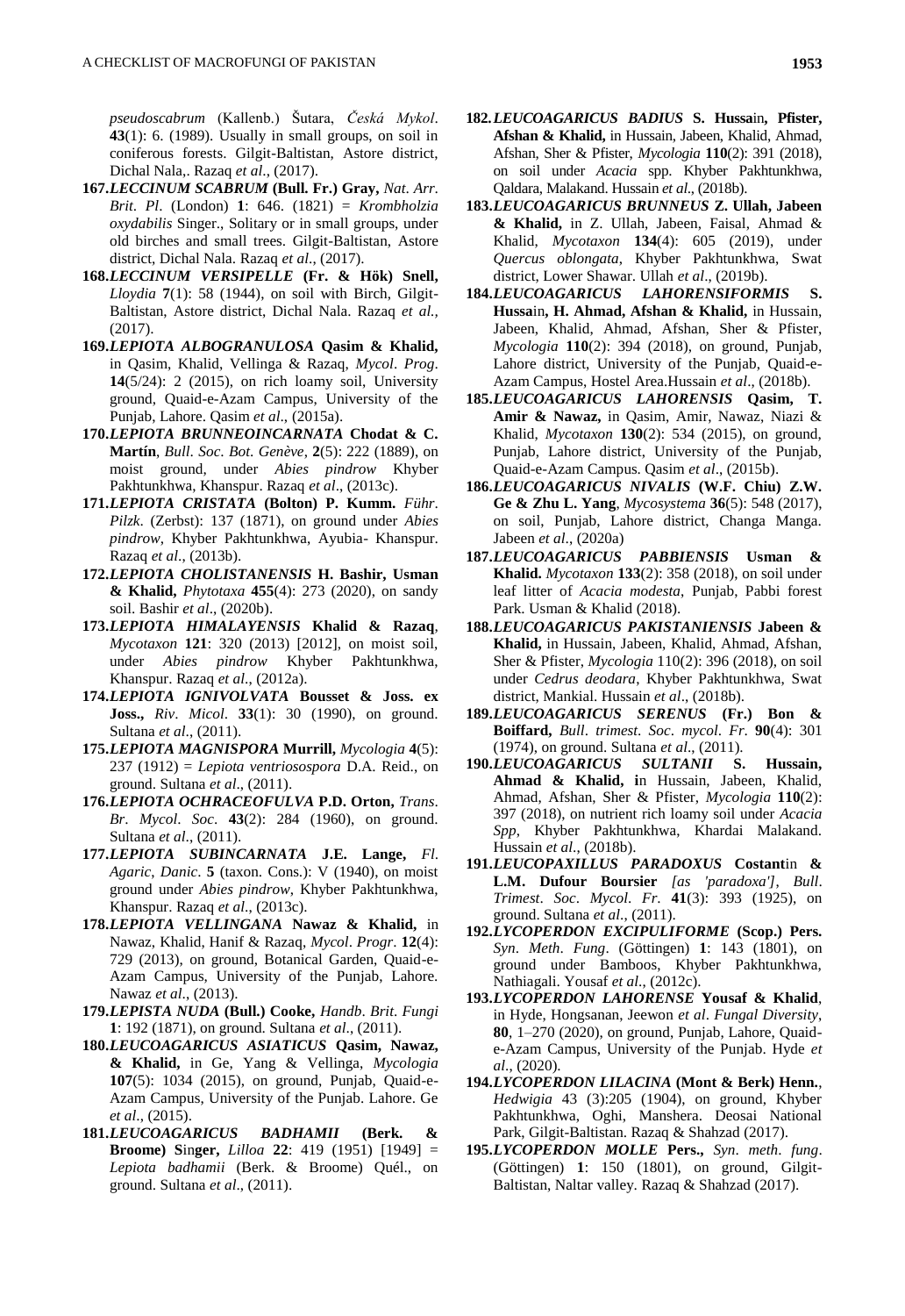- **196.***LYCOPERDON PSEUDOCURTISII* **Yousaf & Khalid,** in Yuan *et al*., *Fungal Diversity*., 10.1007/s13225-020-00461-7, [103] (2020), on soil, associated with Poaceae, Punjab. Yuan *et al*., (2020).
- **197.***LYSURUS PAKISTANICUS* **S.H. Iqbal, Kasuya, Khalid & Niazi,** *Mycotaxon*, **98**: 164 (2006), on ground in a grassy lawn, Punjab, Lahore, Quaid-e-Azam Campus, University of the Punjab. Iqbal *et al*., (2006).
- **198.***MACROLEPIOTA DOLICHAULA* **(Berk & Broome) Pegler & R.W. Rayner,** *Kew Bull*. **23**(2): 365 (1969), on soil under *Pinus wallichiana*, Khyber Pakhtunkhwa, Manshera district, Khabal. Fiaz *et al*., (2014).
- **199.***MACROLEPIOTA EXCORIATA* **(Schaeff.) Wasser,** *Ukr*. *bot*. *Zh*. 35(5): 516 (1978), on soil under *Cedrus deodara*, Khyber Pakhtunkhwa, Swat district, Kalam. Fiaz *et al*., (2014).
- **200.***MACROLEPIOTA VENENATA* **Bon,** *Docums Mycol*. **9**(35): 13 (1979), on soil. Sultana *et al*., (2011).
- **201.***MALLOCYBE AGARDHII* **(N. Lund) Matheny & Esteve-Raventos,** in Matheny, Hobbs & Esteve-Raventós, *Mycologia*: 10.1080/00275514.2019. 1668906, 23 (2019) = *Inocybe agardhii* (N. Lund) P.D. Orton, on soil, Gilgit-Baltistan, Astore district. Hunza valley, Dachal Nala. Razaq & Shahzad (2017).
- **202.***MALLOCYBE VELUTINA* **Saba & Khalid.**  *Mycoscience*, **61**: 335-348 (2020), on ground, under *Pinus wallichiana*, Abbottabad district, Thandiani, Khyber Pakhtunkhwa. Saba & Khalid (2020).
- **203.***MARASMIELLUS BIFORMIS* (**Peck) J.S. Oliveira**, in Oliveira, Vargas-Isla, Cabral, Rodrigues & Ishikawa, *Mycological Progress* **18**(5): 734 (2019), on plant material dominated by Pine needles Khyber Pakhtunkhwa, Abbottabad, Ayubia National Park. Oliveira *et al*., (2019).
- **204.***MARASMIELLUS LONGISTIPES* **M. Ali, Niazi & Khalid,** in Haelewaters, et al., *Sydowia* **72**: 287 (2020). Growing in small groups on leaf litter. Ayubia National Park, Khyber Pakhtunkhwa. Haelewaters *et al*., (2020).
- **205.***MARASMIELLUS LUXURIANS* **(Peck) J.S. Oliveira,** in Oliveira, Vargas-Isla, Cabral, Rodrigues & Ishikawa, *Mycol*. *Progr***. 18**(5): 735 (2019). = *Gymnopus luxurians* (Peck) Murrill*, N. Amer. Fl. (New York)* **9**(5): 362 (1916), under *Pinus roxburghii*, Khyber Abbottabad, Simla, Saba & Khalid (2014b).
- **206.***MARASMIELLUS MENEHUNE* **(Desjardin, Halling & Hemmes) J.S. Oliveira,** in Oliveira, Vargas-Isla, Cabral, Rodrigues & Ishikawa, *Mycological Progress* **18**(5): 735 (2019) = *Gymnopus Menehune* Desjardin, Halling & Hemmes, *Mycologia* **91**(1): 173 (1999). Under *Pinus roxburghi*, Khyber Pakhtunkhwa, Manshera, Dader. Saba & Khalid (2014b).
- **207.***MARASMIELLUS OMPHALOIDES* **G. Stev.,** *Kew Bull*. **19**(1): 33 (1964), on ground. Sultana *et al*., (2011).
- **208.***MARASMIELLUS RAMEALIS* **(Bull.) S**in**ger,** *Pap*. *Mich*. *Acad*. *Sci*. **32**: 130 (1948) [1946], on ground. Sultana *et al*., (2011).
- **209.***MARASMIELLUS SUBNUDUS* **(Ellis ex Peck) J.S. Oliveira,** in Oliveira Vargas-Isla, Cabral, Rodrigues & Ishikawa, *Mycological Progress* **18**(5): 735 (2019), growing in small groups on leaf litter, Ayubia National Park, Khyber Pakhtunkhwa. Oliveira *et al*., (2019).
- **210.***MEGACOLLYBIA PLATYPHYLLA* **(Pers.) Kotl. & Pouzar,** *Česká Mykol*. **26**(4): 220 (1972), on ground. Sultana *et al*., (2011).
- **211.***MELANOLEUCA CINEREIFOLIA* **(Bon) Bon,** *Docums Mycol*. **9**(33): 71 (1978), under *Pinus wallichiana*, Khyber Pakhtunkhwa, Shangla, Yakh tangy. Saba & Khalid (2014c).
- **212.***MELANOLEUCA DIRENSIS* **F. Nawaz, Jabeen & Khalid,** *Phytotaxa* **311**(2): 177 (2017), on rich loamy soil near Panj Kora River, Upper Dir, Kumrat valley. Nawaz *et al*., (2017).
- **213.***MELANOLEUCA GRAMINICOLA* **Kühner & Maire,** *Bull*. *trimest*. *Soci*. *Mycol*. *Fr*. **50**: 18 (1934), on soil under *Cedrus deodera*, Khyber Pakhtunkhwa, Dir upper, Kumrat valley. Nawaz *et al*., (2017).
- **214.***MELANOLEUCA KASHMIRENSIS* **Z. Ullah, Khurshed, Binyamin, Jabeen & Khalid,** in Ullah, Khurshed, Khan, Ahmad, Jabeen, Faisal, Ahmad, Fiaz & Khalid, *Phytotaxa*, **439**(1): 93, on soil under conifers AJK, Bagh Salian; on soil under *Quercus oblongata*, Khyber Pakhtunkhwa, Swat district, Shawar valley; under *Pinus wallichiana*, Hazara-Battagram. Ullah *et al*., (2020).
- **215.***MENSULARIA RADIATA* **(Sowerby) Lázaro Ibiza,** *Revta R*. *Acad*. *Cienc*. *exact*. *fis*. *nat*. *Madr*. **14**(11): 736 (1916) = *Inonotus radiates* (Sowerby) P. Karst., on wood of Borad-leaves trees, Gilgit-Baltistan, Astore Distrist, Dashkin Forest. Razaq & Shahzad (2017).
- **216.***MORCHELLA ELATA* **Fr.,** *Syst*. *mycol*. (*Lundae*) **2**(1): 8 (1822), on ground, Gilgit-Baltistan, Astore district, Mushkin forest. Razaq & Shahzad (2015).
- **217.***MORCHELLA PAKISTANICA* **Jabeen & Khalid**, *Sydowia* **68**: 211 (2016), on loamy soil, Khyber Pakhtunkhwa, Khanspur. Hernández-Restrepo *et al*., (2016).
- **218.***MORCHELLA PULCHELLA* Clowez & Franç. Petit, in Clowez, Bull. Soc. mycol. Fr. **126**(3-4): 314 (2012), on ground. Badshah *et al*., (2018).
- **219.***MYCENA INCLINATA* **(Fr.) Quél.,** *Mém*. *Soc*. *Émul*. *Montbéliard*, *Sér*. **25**: 105 (1872), on soil. Sultana *et al*., (2011).
- **220.***MYCENA PURA* **(Pers.) P. Kumm.,** *Führ*. *Pilzk*. (Zerbst): 107 (1871), on edges of stream, Gilgit-Baltistan, Raheemabad. Razaq *et al*., (2014).
- **221.***MYCETINIS SCORODONIUS* **(Fr.) A.W. Wilson & Desjardin,** *Mycologia* **97**(3): 678 (2005). = *Marasmius scorodonius* (Fr.) Fr., on ground. Sultana *et al*., (2011).
- **222.***MYRIOSTOMA COLIFORME* **(Dicks.) Corda,** *Anleit Stud*. *Mykol*. *Prag*: 131 (1842), on ground, Khyber Pakhtunkhwa. Yousaf *et al*., (2013).
- **223.***NAUCORIA BOHEMICA* **Velen.,** *České Houby* **3**: 527 (1921)., on ground. Sultana *et al*., (2011).
- **224.***NEOALBATRELLUS CAERULEOPORUS* **(Peck) Audet,** *Mycotaxon* **111**: 443 (2010) = *Albatrellus*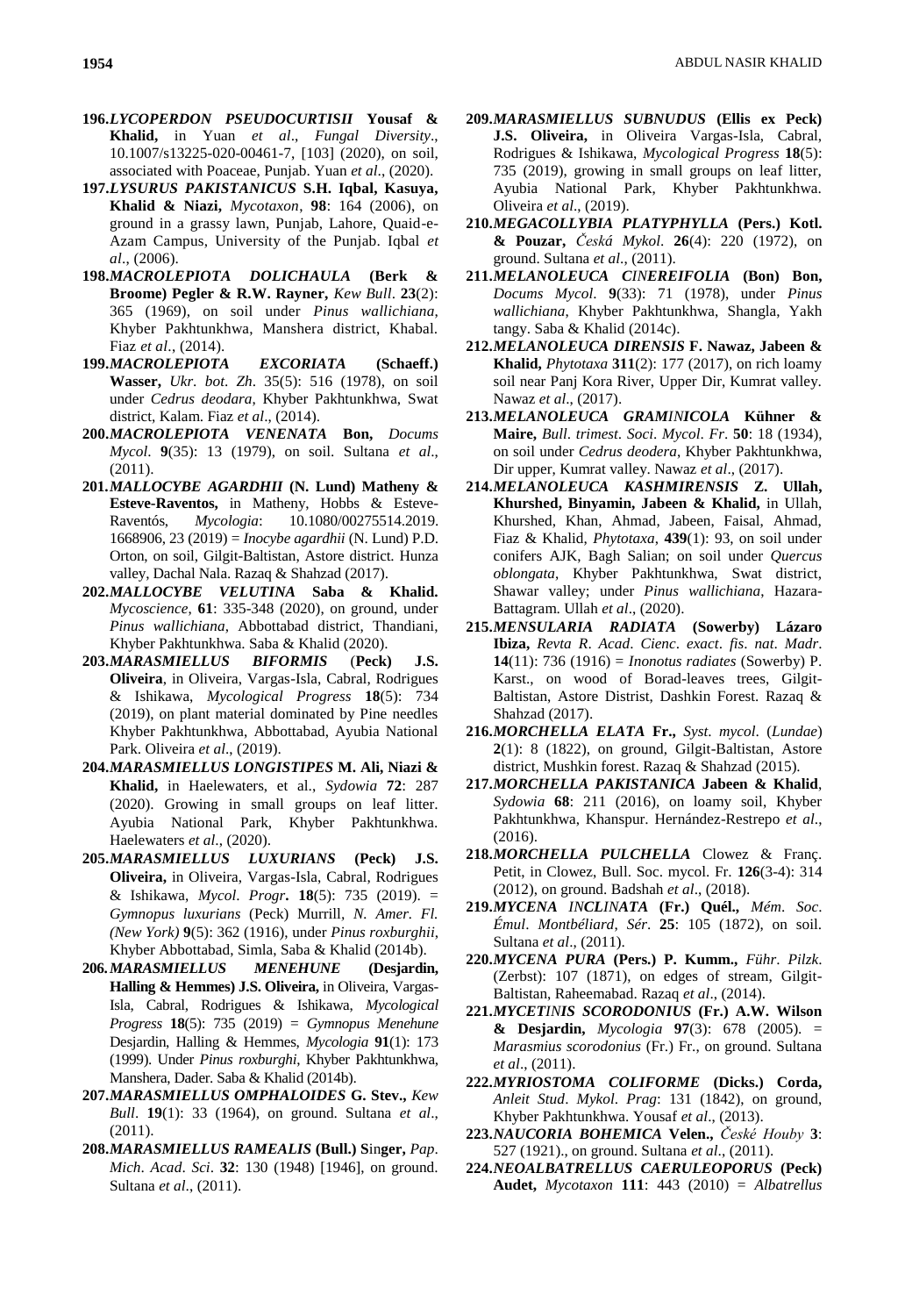*caeruleoporus* (Peck) Pouzar, on loamy soil. Sultana *et al*., (2011).

- **225.***NEOBOLETUS LURIDIFORMIS* **(Rostk.) Gelardi, Simon**in**i & Vizz**in**i,** *Index Fungorum* **192**: 1 (2014), under *Pinus wallichiana*, Punjab, Murree, under *Abies pindrow*, Khyber Pakhtunkhwa, Kaghan valley, under *Cedrus deodara*, Khyber Pakhtunkhwa, Swat district, Mashkun. Sarwar *et al*., (2016).
- **226.***NEOLENTINUS LEPIDEUS* **(Fr.) Road head & G**in**ns,** *Trans*. *Mycol*. Soc. *Japan* **26**(3): 257 (1985), under *Pinus wallichiana*, Khyber Pakhtunkhwa, Abbottabad, Ayubia. Razaq *et al*., (2018).
- **227.***OTIDEA ALUTACEA* **(Pers.) Massee,** *Brit*. *Fung*.*- Fl*. (London) **4**: 446 (1895), on soil under *Quercus*  spp. Khyber Pakhtunkhwa; Swat district, Toa; Abbottabad district, Ayubia-Khanspur; AJK, Bagh under conifers. Naseer *et al*., (2019d).
- **228.***PANAEOLUS RICKENII* **Hora,** *Trans*. *Br*. *Mycol*. *Soc*. **43**(2): 454 (1960), on ground. Sultana *et al*., (2011).
- **229.***PARAGALACTINIA MICHELII* **(Boud.) Van Vooren,** *Ascomycete*.*org* **12**(4): 189 (2020) = *Peziza michelii* (Boud.) Dennis, *British Cup Fungi & their Allies* **15**: (1960), on ground among mosses, Khyber Pakhtunkhwa, Ayubia-Khanspur. Ashraf *et al*., (2012b).
- **230.***PARAGALACTINIA SUCCOSA* **(Berk.) Van Vooren**, *Ascomycete*.*org* **12**(4): 189 (2020). **=** *Peziza succosa* Berk, *Ann*. *Mag*. *nat*. *Hist*, Ser.1 **6**: 358 (1841), on ground among mosses, Khyber Pakhtunkhwa, Abbotabad district, Khanspur. Ashraf & Khalid (2012a).
- **231.***PARAGALACTINIA SUCCOSELLA* **(Le Gal & Romagn.) Van Vooren,** *Ascomycete*.*org* **12**(4): 189 (2020) *= Peziza succosella* (Le Gal & Romagn) M.M Moser ex Aviz.-Hersh & Nemlich. *Israel J*. *Bot* 23(3): 156 (1974), on ground with *Cedrus deodara*, Khyber Pakhtunkhwa, Abbotabad district, Khanspur. Jabeen *et al*., (2015b).
- **232.***PARALEPISTA FLACCIDA* **(Sowerby) Vizz**in**i.** In Vizzini & Ercole, *Mycotaxon* **120**: 262 (2012) = *Lepista inversa* (Scop.) Pat., on ground under trees, Gilgit-Baltistan, Raheemabad. Razaq *et al*., (2014).
- **233.***PARASOLA AURICOMA* **(Pat.) Redhead Vilgalys & Hopple,** in Redhead, Vilgalys, Moncalvo, Johnson & Hopple, *Taxon* **50**(1): 235 (2001) =*Coprinus auricomus* Pat. *Tab analyt. Fung* **5**: 200 (1886), under herbaceous plants, Khyber Pakhtunkhwa; Malakand, Qaldara. Hussain *et al*., (2018c).
- **234.***PARASOLA GLABRA* **S. Hussa**in**, Afshan, H. Ahmad & Khalid,** in Hussain, Ahmad, Ullah, Afshan, Pfister, Sher, Ali & Khalid, *MycoKeys* **30**: 48 (2018), under Herbaceous plants. Khyber Pakhtunkhwa; Malakand Qaldra Hussain *et al*., (2018c).
- **235.***PARASOLA LILATINCTA* **(Bender & Uljé), Redhead, & Hopple**, in Redhead, Vilgalys, Moncalvo, Johnson & Hopple, *Taxon* **50**(1): 236 (2001). *= Coprinus lilatinctus* Bender & Uljé, *Persoonia* 16: 373 (1997). Khyber Pakhtunkhwa, Swat district, Kanju, Township. Hussain *et al*., (2018c).
- **236.***PARASOLA MALAKANDENSIS* **S. Hussa**in**, Afshan & H. Ahmad**, in Hussain, Afshan, Ahmad,

Khalid & Niazi, *Mycoscience* **58**: 72 (2017), on leaf litter of *Acacia modesta* Wrill, Khyber Pakhtunkhwa, Qaldara Dargai, Swat-Malakand, Highway. Hussain *et al*., (2017).

- **237.***PARASOLA PSEUDOLACTEA* **Sadiqullah, S. Hussa**in **& Khalid**, in Hussain, Ahmad, Ullah, Afshan, Pfister, Sher, Ali & Khalid, *MycoKeys* **30**: 52 (2018), under *Quercus incana*, Khyber Pakhtunkhwa, Shangla. Hussain *et al*., (2018c).
- **238.***PARASOLA SETULOSA* **(Berk. & Broome) Redhead, Vilgalys & Hopple,** in Redhead, Vilgalys, Moncalvo, Johnson & Hopple, *Taxon,* **50** (1): 236 (2001). = *Coprinus setulosus* Berk. & Broome, on grassy soil. Sultana *et al*., (2011).
- **239.***PHAEOCOLLYBIA PAKISTANICA* **J. Khan, Sher & Khalid,** in Khan, Sher, & Khalid, *Mycotaxon,* **131**(4): 892 (2017) [2016], in small groups on forest soil near *Abies pindrow* and *Pinus wallichiana*. Khan *et al*., (2016b).
- **240.***PHAEOLEPIOTA AUREA* **(Matt.) Maire,** *Icones selectae Fungorum*, **6**: 111 (1928), Among grasses, Gilgit-Baltistan, Raheemabad. Razaq *et al*., (2014).
- **241.***PHAEOLUS SCHWEINITZII* **(Fr.) Pat.,** *Essai Tax*. *Hyménomyc*. (Lons-le-Saunier): 86 (1900), on soil, Gilgit-Baltistan, Astore district, Harcho. Razaq & Shahzad (2016).
- **242.***PHALLUS CALONGEI* **G. Moreno & Khalid,** *Mycotaxon*, **108**: 458 (2009), on ground way to Khanspur stream, Khyber Pakhtunkhwa, Khanspur. Moreno *et al*., (2009).
- **243.***PHLOEOMANA SPEIREA* **(Fr.) Redhead,** *Index Fungorum* **15**: 2 (2013) = *Mycena speirea* (Fr.) Gillet, on ground. Sultana *et al*., (2011).
- **244.***PHOLIOTA TUBERCULOSA* **(Schaeff.) P. Kumm.,** *Führ*. *Pilzk*. (Zerbst): 83 (1871)., on ground. Sultana *et al*., (2011).
- **245.***PHYLLOPORUS BRUNNEICEPS* **N.K. Zang, Zhu L. Yang & L.P. Tang,** in Zeng, Tang, Li, Bau, Zhu, Zhao & yang, *Fung*. *Div*. **58**: 82 (2012) [2013], on ground under *Querus incana* Roxb, Khyber Pakhtunkhwa, Swat district, Shangla, Toa. Naseer *et al*., (2017b).
- **246.***PHYLLOPORUS RHODOXANTHUS* **(Schwe**in**.) Bres.,** *Fung*. *trident*. **2**(14): 95. (1900), on soil, under broad-leaved trees. Khyber Pakhtunkhwa, Sharhan. Sultana *et al*., (2011).
- **247.***PICIPES BADIUS* **(Pers.) Zmitr. & Kovalenko,**  *International Journal of Medicinal Mushrooms* (Redding) **18**(1): 35 (2016) = *Royoporus badius* (Pers.) A.B. De., on dead broad leaf trees, Gilgit-Baltistan, Astore district, Rama. Razaq & Shahzad (2016).
- **248.***PISOLITHUS TINCTORIUS* **(Mont.) E. Fisch.,** *Nat*. *Pflanzenfam*. **1**(1): 338 (1900), near *Eucalyptus*  sp. Karachi. Razzaq & Shahzad (2014).
- **249.***PLEUROTUS CYSTIDIOSUS* **O.K. Mill.** *Mycologia* **61**: 889 (1969), on stamps of *Morus alba*, Khyber Pakhtunkhwa, Hazar Nao Malakand. Hussain *et al*., (2015a).
- **250.***PORPHYRELLUS PORPHYROSPORUS* **(Fr. & Hök) E.-J. Gilbert,** *Les Livres du Mycologue Tome I-IV*, Tom. III: Les Bolets: 99 (1931) = *Porphyrellus pseudoscaber* Secr. ex Singer, in confers forest, Gilgit-Baltistan, Hunza valley. Razaq & Shahzad (2017).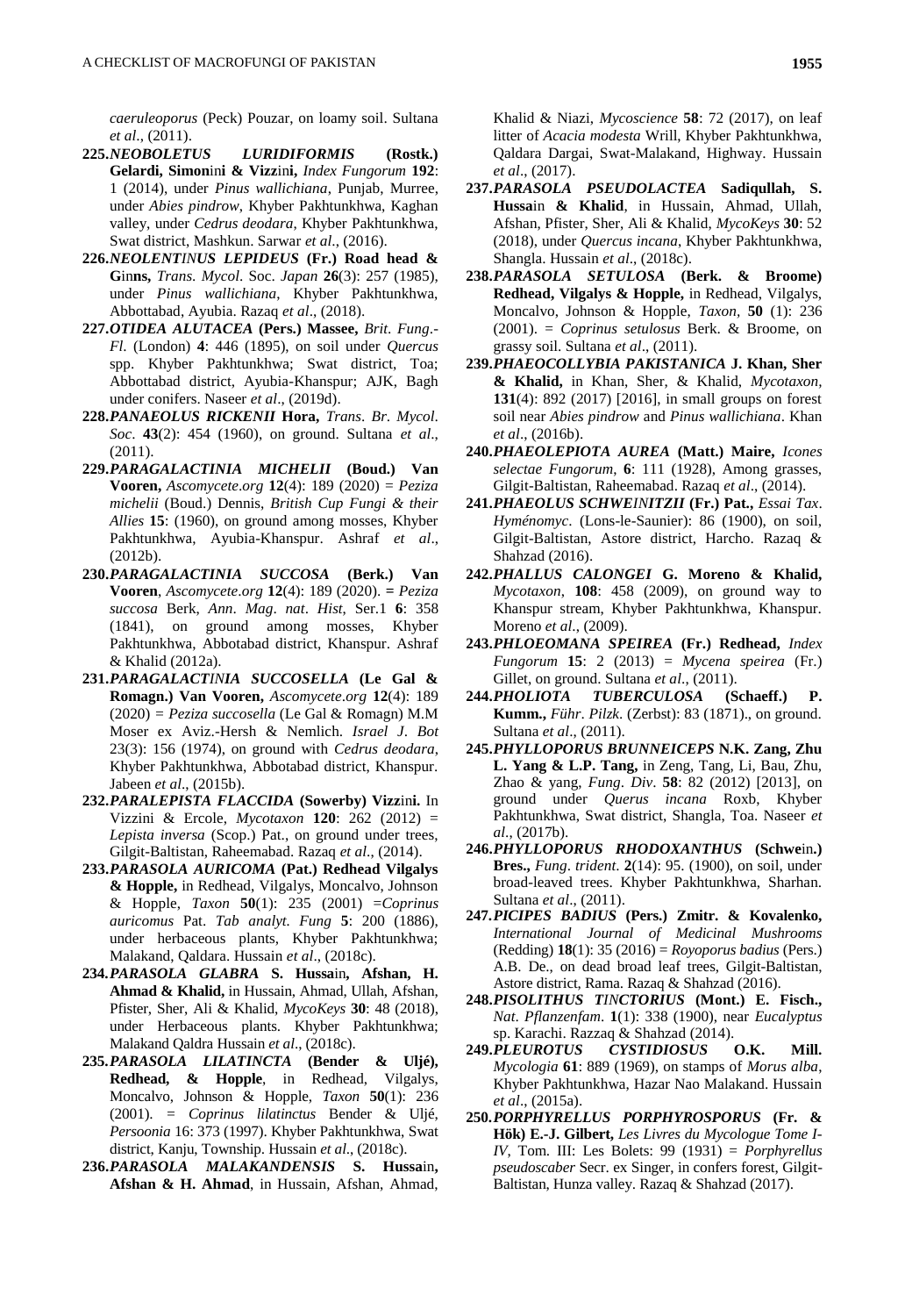- **251.***PSATHYRELLA AMMOPHILA* **(Durieu & Lév.) P.D. Orton,** *Trans*. *Br*. *mycol*. *Soc*. **43**(2): 180 (1960), on ground. Sultana *et al*., (2011).
- **252.***PSATHYRELLA ARTEMISIAE* **(Pass.) Konrad & Maubl.,** *Encyclop*. *Mycol*. (Paris) **14**: 127 (1949) [1948], on ground. Sultana *et al*., (2011)
- **253.***PSATHYRELLA BIPELLIS* **(Quél.) A.H. Sm.,** *J*. *Elisha Mitchell scient*. *Soc*. **62**: 187 (1946). Sultana *et al*., (2011).
- **254.***PSATHYRELLA HIRTA* **Peck,** *Ann*. *Rep*. *Reg*. *N*.*Y*. *St*. *Mus*. **50**: 107 (1898) [1897], on ground. Sultana *et al*., (2011).
- **255.***PSEUDOSPERMA FLAVORIMOSUM* **Jabeen & Khalid,** *Mycotaxon* **135**: 187 (2020), on soil under *Pinus wallichiana*, Khyber Pakhtunkhwa, Manshera district, Kaghan valley, on soil under *Cedrus deodora*, Swat district, Mashkun. Jabeen & Khalid (2020).
- **256.***PSEUDOSPERMA HIMALAYENSE* (**Razaq, Khalid & Kobayashi) Matheny & Esteve-Rav.,** in Matheny, Hobbs & Esteve-Raventós, *Mycologia*: 29 (2019) = *Inocybe himalayensis* Razzaq, Khalid & Kaboyashi, *Sydowia* **70**: 238 (2018), on ground near *Pinus wallichiana*, Khyber Pakhtunkhwa, Abbotabad district, Khanspur. Liu *et al*., (2018).
- **257.***PSEUDOSPERMA MIMICUM* **(Massee) Matheny & Esteve-Rav.,** in Matheny, Hobbs & Esteve-Raventós, *Mycologia*: 30 (2019) = *Inocybe mimica* Massee., Ann. Bot. 18: 492 (1904), under *Pinus wallichiana* Khyber Pakhtunkhwa, Shangla., Saba *et al.,* (2015a).
- **258.***PSEUDOSPERMA PAKISTANENSE* **(Z. Ullah, Jabeen, H. Ahmad & Khalid) Matheny & Esteve-Rav.,** in Matheny, Hobbs & Esteve-Raventós, *Mycologia*: 31 (2019) = *Inocybe pakistanensis* Ziaullah, Jabeen, H. Ahmad & AN Khalid, *Phytotaxa* **348**(4): 282 (2018), on soil under *Quercus incana*, Khyber Pakhtunkhwa, Swat district, Lower Shawar valley. Ullah *et al.,* (2018).
- **259.***PSILOCYBE SEMILANCEATA* **(Fr.) P. Kumm.,**  *Führ*. *Pilzk*. (Zerbst): 71 (1871)., on ground. Sultana *et al*., (2011).
- **260.***PUNJABIA PAKISTANICA* **(Usman & Khalid) Wächter & A. Melzer** [as '*Coprinellus pakistanicus*']**,** in Hussain, Usman, Afshan, Ahmad, Khan & Khalid, *MycoKeys* **39**: 53 (2018), on ground, Punjab, Pabbi forest park. Hussain *et al*., (2018a).
- **261.***RAMARIA ABIETINA* **(Pers.) Quél**., *Fl. mycol. France (Paris):* 467 (1888). Partial fairy rings under conifers. Nasim *et al*., (2008)
- **262.***RAMARIA AUREA* **(schaeff.) Quél.,** *Fl. mycol. France (Paris):* 467 (1888), on ground, Gilgit. Razaq & Shahzad (2017).
- **263.***RAMARIA APICULATA* **(Fr.) Donk,** *Biblthca Mycol*. **21**: 105 (1933), on wood or on the ground in association with rotting coniferous debris. Nasim *et al*., (2008).
- **264.***RAMARIA FORMOSA* **(Pers.) Quél.,** *Fl*. *mycol*. *France (Paris):* 466 (1888), on ground. Nasim *et al*., (2008).
- **265.***RAMARIA FLAVESCENTOIDES* **Hanif & Khalid,** in Hanif, Khalid & Exeter, *Mycotaxon* **134**: 402 (2019), under *Abies pindrow*, Khyber

Pakhtunkhwa, Abbottabad district, Ayubia-Khanspur. Hanif *et al*., (2019)

- **266.***RHODOCOLLYBIA MACULATA* **(Alb. & Schwe**in**.) S**in**ger,** *Schweiz*. *Z*. *Pilzk*. **17**: 71 (1939) = *Collybia maculate* (Alb. & Schwein.) P. Kumm., on ground. Sultana *et al*., (2011).
- **267.***RHODOCOLLYBIA PROLIXA* **(Fr.) Antonín & Noordel.,** in Antonín, Halling & Noordeloos, *Mycotaxon* **63**: 365 (1997) = *Collybia distorta* (Fr.) Quél., on ground. Sultana *et al*., (2011).
- **268.***RHODOCOLLYBIA UTRORENSIS* **A. Sattar, M. Kiran & Khalid,** in Sattar, Kiran & Khalid, *Phytotaxa* **369**(4): 271 (2018), on forest floor, Khyber Pakhtunkhwa., Upper Dir Utror valley, Sattar *et al*., (2018).
- **269.***RHODOCYBE TRUNCATA* **(Schaeff.) S**in**ger,**  *Mycologia* **38**(6): 687 (1947) [1946]. = *Hebeloma truncatum* (Schaeff.) P. Kumm, on soil. Sultana *et al*., (2011).
- **270.***RIGIDOPORUS ULMARIUS* **(Sowerby) Imazeki,**  *Bull*. *Gov*. *Forest Exp*. *Stn Tokyo,* **57**: 119 (1952), on wood, Gilgit-Baltistan, Sultanabad. Razaq & Shahzad (2016).
- **271.***RUBROBOLETUS LUPINUS* **(Fr.) Costanzo, Gelardi, Simonini & Vizz**in**i,** in Vizzini, *Index Fungorum* **233:** 1 (2015) *= Boletus lupinus* Fr., *Epicr*. *Syst*. *Mycol*. 418 (1838), on soil, Kamalban. Sultana *et al*., (2011).
- **272.***RUSSULA ABBOTTABADENSIS* **Saba & Adamčík,** in Caboň, Li, Saba, Kolařík, Jančovičová, Khalid, Moreau, Wen, Pfister & Adamčík, *IMA Fungus,* **1**(5): 11 (2019), under *Pinus roxburghii*, Khyber Pakhtunkhwa, Abbottabad, Simla. Adamčík *et al*., (2019).
- **273.***RUSSULA AHMADII* **Jabeen, Razaq, Niazi, I. Ahmad & Khalid,** in Jabeen, Razaq, Niazi, Ahmad, Grebenc & Khalid, *Phytotaxa*, **321**(3): 246 (2017b), on ground, under *Cedrus deodera* Khyber Pakhtunkhwa, Abbottabad, Kuzah gali. Jabeen *et al*., (2017b).
- **274.***RUSSULA AMOENICOLOR* **Romagn.,** *Bull*. *mens*. *Soc*. *linn*. *Lyon,* **31**(1): 175 (1962), on ground. Sultana *et al*., (2011)
- **275.***RUSSULA AURANTIOFLAVA* **Kiran & Khalid,** in Adamčík, Looney, Caboň, Jančovičová, Adamčíková, Avis, Barajas, Bhatt, Corrales, Das, Hampe, Ghosh, Gates, Kälviäinen, Khalid, Kiran, De Lange, Lee, Lim, Kong, Manz, Ovrebo, Saba, Taipale, Verbeken, Wisitrassameewong & Buyck, *Fungal Diversity*, **99**: 396 (2019), in mixed coniferous forest with *Abies pindrow* and *Picea smithiana*, Khyber Pakhtunkhwa, Dir Uppar district, Kumrat. Adamcik *et al*., (2019).
- **276.***RUSSULA ANTHRACINA* **Romagn.,** *Bull*. *mens*. *Soc*. *linn*. *Lyon* **31**(1): 173 (1962), on soil under *Cedrus deodara*, Khyber Pakhtunkhwa, Swat district, Kalam and Mashkun. Jabeen *et al*., (2016b).
- **277.***RUSSULA BREVIPES* **PECK**, *Ann*. *Rep*. *Reg*. *N*. *Y*. *St*. *Mus*. **43**: 66 (1890), on ground, in association with *Pinus wallichiana*, Khyber Pakhtunkhwa, Abbottabad district, Ayubia-Khanspur, Kuzagali, Niazi *et al*., (2006).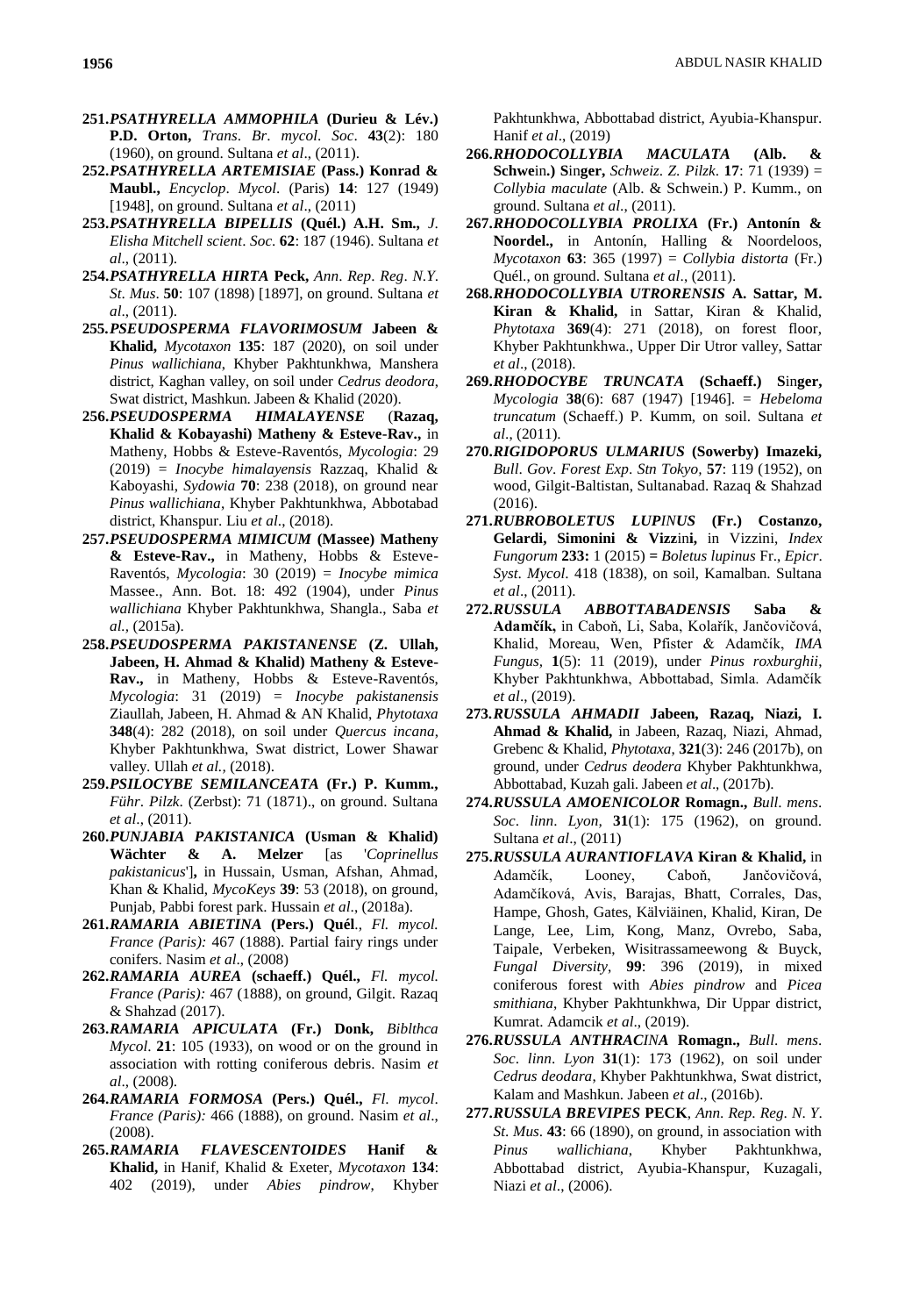- **278.***RUSSULA BRUNNEOPURPUREA* **Jabeen & Khalid**, in Jabeen, Niazi & Khalid, *Mycosphere*, **8**(8): 1061 (2017), on soil under *Cedrus deodara*, Khyber Pakhtunkhwa, Swat district, Kalam. Jabeen *et al*., (2017c).
- **279.***RUSSULA RUBRICOLOR* **Jabeen & Khalid**, in Jabeen, Naseer and Khalid, *Mycotaxon*, **135**:4 (2020), on soil under *Cedrus deodara* and *Quercus* sp., Khyber Pakhtunkhwa, Swat district, Kalam. Jabeen *et al*., (2020b).
- **280.***RUSSULA CAERULEA* **Fr.,** *Epicr*. *syst*. *mycol*. (Upsaliae): 353 (1838) [1836-1838] = *Russula amara* Kučera., on ground. Sultana *et al*., (2011).
- **281.***RUSSULA CONSOBRINA* **(Fr.) Fr.,** *Epicr*. *syst*. *mycol*. (*Upsaliae*): 359 (1838) [1836-1838], on ground. Sultana *et al*., (2011).
- **282.***RUSSULA DECIPIENS* **(S**in**ger) Bon,** *Docums Mycol*. **15**(60): 42 (1985), on ground. Sultana *et al*., (2011).
- **283.***RUSSULA FOETENTOIDES* **Razaq, Khalid & Niazi,** *Sydowia,* **66**(2): 291 (2014), on ground near *Abies pindrow*, Khyber Pakhtunkhwa, Khanspur Ayoubia. Razaq *et al*., (2014b).
- **284.***RUSSULA GRATA* **Britzelm.,** *Botan*. *Centralbl*. **54**(4): 100 (1893), under conifers forest, Gilgit-Baltista, Astore district. Dashkin Forest, Dachal Nala. Razaq *et al*., (2019).
- **285.***RUSSULA LIVESCENS* **(Batsch). Bataille,** *F1*. *Mongor*. *Astérosporales*: 76, (1908), on ground under *Pinus wallichiana*. Ogri, Khyber Pakhtunkhwa, Mansehra., Jabeen *et al*., (2015b).
- **286.***RUSSULA MACULATA* **Quél.,** *Bull*. *Soc*. *bot*. *Fr*. **24**: 323 (1878) [1877], on soil in mixed forest, Gilgit-Baltistan, Astore district. Lashtang Forest. Razaq *et al*., (2019).
- **287.***RUSSULA NITIDA* **(Pers.) Fr.,** *Epicr*. *Syst*. *Mycol*. (Upsaliae): 361 (1838) [1836-1838], on soil in mixed forest, Gilgit-Baltistan, Astore District, Lashtang Forest. Razaq *et al*., (2019).
- **288.***RUSSULA OLIVACEA* **(Schaeff.) Fr.,** *Epicr*. *Syst*. *Mycol*. (Upsaliae): 356 (1838) [1836-1838], on soil under Beech Trees, Dashkin Forest, Gilgit-Baltistan, Astore district. Razaq *et al*., (2019).
- **289.***RUSSULA PALUDOSA* **Britzelm.,** *Hymenomyc*. *Südbayern* **10**: 11 (1891). Gilgit-Baltistan. Razaq *et al*., (2019).
- **290.***RUSSULA PARAZUREA* **Jul. Schäff.,** *Z*. *Pilzk*. **10**(4): 105 (1931). Gilgit-Baltistan. Razaq *et al*., (2019).
- **291.***RUSSULA PELARGONIA* **Niolle,** *Annls mycol*. **39**(1): 66 (1941). Gilgit-Baltistan. Razaq *et al*., (2019).
- **292.***RUSSULA QUERCUS-FLORIBUNDAR* **M. Kiran & Adamčík,** in Crous *et al*., *Persoonia* **43**: 399 (2019), on the floor of *Quercus floribunda* dominated forest mixed with pines, Khyber Pakhtunkhwa, Swat district, Shawar valley. Crous *et al*., (2019).
- **293.***RUSSULA ROMELLII* **Maire,** *Bull*. *Soc*. *mycol*. *Fr*. **26**: 57 (1910). Gilgit-Baltistan. Razaq *et al*., (2019).
- **294.***RUSSULA ROSEA* **Pers.,** *Observ*. *mycol*. (Lipsiae) **1**: 100 (1796) = *Russula lepida* Fr., Gilgit-Baltistan. Razaq *et al*., (2019).
- **295.***RUSSULA SHANGLAENSIS* **S. Ullah, Khalid & Fiaz,** in Ullah, Wilson, Fiaz, Hussain, Mueller &

Khalid, *Turk. J. Bot.* **44**(1): 87 (2020), on soil under *Junglans regia* and *Abies pindrow*, Khyber Pakhtunkhwa, Shangla, Ajmer forest, Chakosar banda. Ullah *et al*., (2020b).

- **296.***RUSSULA SICHUANENSIS* **G.J. Li & H.A. Wen,** *Mycotaxon* **124**: 179 (2013), on ground under *Pinus Wallichiana*. Saba & Khalid (2015).
- **297.***RUSSULA TORULOSA* **Bres.,** *Iconogr*. *Mycol*. **9**: 433 (1929), on ground. Sultana *et al*., (2011)
- **298.***RUSSULA VINOSA* **Lindblad,** Svampbok: **67** (1901), on ground. Sultana *et al*., (2011).
- **299.***RUSSULA VIOLACEA* **Quél.,** *C*.*r*. *Assoc*. *Franç*. *Avancem*. *Sci*. **11**: 397 (1883) [1882], on ground. Sultana *et al*., (2011).
- **300.***SCLERODERMA AREOLATUM* **Ehrenb,** *Sylv*. *mycol*. *berol*. (Berlin): 27 (1818), on ground Khyber Pakhtunkhwa, Hazara, Khanspur-Ayoubia. Yousaf *et al*., (2012b).
- **301.***SCLERODERMA CHEVALIERI* **Guzmán,** *Ciencia Méx*.: 202 (1967), on ground under *Abies pindrow* Khyber Pakhtunkhwa, Hazara. Yousaf *et al*., (2012b).
- **302.***SCLERODERMA CITRINUM* **Pers.,** *Syn*. *Meth*. *Fung*. *(Göttingen)* **1**: 153 (1801), on soil among moss, in damp places, Gilgit-Baltistan, Astore district, Lashtang forest. Razaq *et al*., (2017).
- **303.***SCLERODERMA DICTYOSPORUM* **Pat.,** *Bull*. *Soc mycol*. *Fr*. **12**(3): 135 (1896), on sandy soil, Khyber Pakhtunkhwa, Kaghan valley, Naran. Yousaf *et al*., (2012b).
- **304.***SIMOCYBE CENTUNCULUS* **(Fr.) P. Karst.,**  *Bidr*. *Känn*. *Finl*. *Nat*. *Folk* **32**: 420 (1879). = *Naucoria centunculus* (Fr.) P. Kumm., on soil under broad-level trees, Gilgit-Baltistan, Astore district, Dashkin forest. Razaq & Shahzad (2017).
- **305.***STROBILOMYCES LONGISTIPITATUS* **D. Chakr. K. Das & S. Adhikari,** in Tibpromma *et al*., *Fungal Diversity*, **83**: 200 (2017), on soil under *Abies pindrow*, Khyber Pakhtunkhwa, Shangla, Takhat-Manshera, Kand Banga. Ullah *et al*., (2019c).
- **306.***STROPHARIA ATROFERRUGINEA* **M.B. Khan, Fiaz & Khalid,** in Khan, Ishaq, Kiran, Fiaz & Khalid, *Phytotaxa* **409**(2): 88 (2019), under *Pinus roxaburghii* and *Quercus incanca* vegetation, Khyber Pakhtunkhwa, Battagram. Khan *et al*., (2019).
- **307.***SUILLUS BOVINUS* **(L.) Roussel,** *Fl*. *Calvados*: 34 (1806), on soil under to coniferous trees, Shogran, Naran. Sultana *et al*., (2011).
- **308.***SUILLUS COLLINITUS* **(Fr.) Kuntze,** *Revis*. *gen*. *pl*. (Leipzig) **3**(2): 536, (1898), on grassy ground under pines. Shogran, Naran. Sultana *et al*., (2011).
- **309.***SUILLUS FLAVIDUS* **(Fr.) J. Presl,** *Wšohecný*, *rostl*, (Praha) **2**: 1917 (1846), under *Pinus wallichiana*. Khyber Pakhtunkhwa, Ayoubia, Sarwar *et al*., (2012).
- **310.***SUILLUS HIMALAYENSIS* **B. Verma & M.S. Ready,** *Nova Hedwigia,* **99**(3-4): 543(2014), on ground under *Pinus wallichiana* –*Abies pindrow* vegetation, Khyber Pakhtunkhwa, Manshera, Chattar Plain sharan, Ayoubia-Khanspur, Sarwar *et al*., (2018b).
- **311.***SUILLUS LUTEUS* **(L.) Roussel,** *Fl*. *Calvados*: 34 (1806), On soil. Sultana *et al*., (2011).
- **312.***SUILLUS MARGINIELEVATUS* **S. Sarwar, Khalid & Dent**in**ger,** in Sarwar, Saba, Khalid,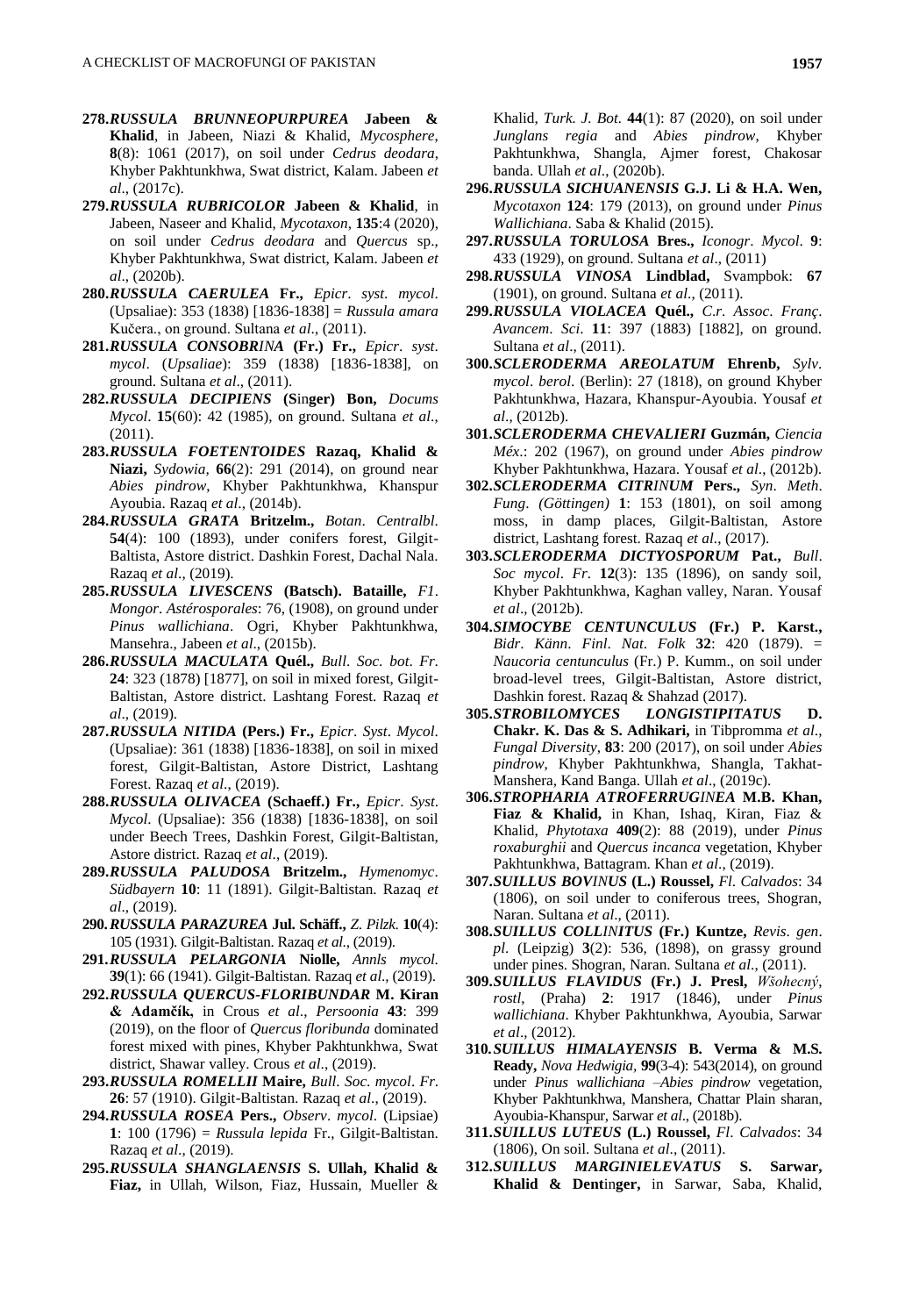Dentinger, *Phytotaxa* **203**(2): 170 (2015), on ground under *Quercus incana*., Khyber Pakhtunkhwa, Dunga gali, Sarwar *et al*., (2015).

- **313.***SUILLUS TRIACICULARIS* **B. Verma & M.S. Reddy,** *Phytotaxa* 162(3): 160 (2014). Under *Pinus roxburghii* Sarg. Khyber Pakhtunkhwa, Mansehra, Pakistan. Sarwar *et al*., (2015).
- **314.***SUILLUS VISCIDUS* **(L.) Roussel,** *Fl*. *Calvados*: 34 (1806), on ground near pine trees. Gilgit-Baltistan, Astore district Mushkin forests,. Razaq *et al*., (2019).
- **315.***TERMITOMYCES ACRIUMBONATUS* **Usman & Khalid,** *Phytotaxa* **477**(2): 221 (2020), on moist soil, associated with *Acacia modesta*: Pabbi Forest Park, Pakistan (Usman & Khalid 2020a)
- **316.***TERMITOMYCES MICROCARPUS* **(Berk. & Broome) R. Heim,** *Arch*. *Mus*. *Hist*. *Nat*. *Paris*, *ser*. **618**: 128 (1942), On ground. Sultana *et al*., (2014).
- **317.***TERMITOMYCES RABUORII* **Otieno,** *Proc*. *E*. *Afr*. *Acad*. **2:** 115 (1966) [1964]., on soil. Sultana *et al*., (2011).
- **318.***TERMITOMYCES SHEIKHUPURENSIS* **Izhar, Khalid & H. Bashir,** *Turk. J. Bot.,* **44**: 696 (2020), on honeycomb pieces Hiran Minar, Sheikhupura (Izhar *et al.,* 2020).
- **319.***TERMITOMYCES UMKOWAAN* **(Cooke & Massee) D.A. Reid** [as 'umkowaani'], *Contr. Bolus Herb*. **7**: 118 (1975), on soil. Hussain *et al*., (2015b)
- **320.***THELEPHORA IQBALII*, **Khalid & Hanif,** *Mycotaxon*, **132**(4): 945 (2017). On ground, with *Abies pindrow*, Hanif *et al*., (2017).
- **321.***TRAMETES VERSICOLOR* **(L.) Lloyd,** *Mycol*. *Notes* (Cincinnati) **65**: 1045 (1921) [1920], on wood, Gilgit-Baltistan, Raheemabad. Razaq *et al*., (2014).
- **322.***TRICHOLOMA USTALE* **(Fr.) P. Kumm.,** *Führ*. *Pilzk*. (Zerbst): 130 (1871), on margins of stream, Gilgit-Baltistan, Raheemabad. Razaq *et al*., (2014).
- **323.***TRICHOLOMA VACCINUM* **(Schaeff.) P. Kumm.,**  *Führ*. *Pilzk*. (Zerbst): 133 (1871). Sultana *et al*., (2011).
- **324.***TRICHOLOMOPSIS FLAMMULA* **Métrod ex Holec,** *J*. *National Mus*. *(Prague)*, *Nat*. *Hist*. *Ser*. **178**: 8 (2009). On decaying logs of conifer trees. Khyber Pakhtunkhwa, Gilgit-Baltistan, Fairy Meadows; Manshera, Nadi Bandla, Razaq *et al*., (2012b).
- **325.***TRICHOPHAEA CUPULATA* **D. C Pant,** *Norw*. *J*. *Bot*. **27**(1): 31 (1980), on moist soil penetrated by mosses and Gymnosperms soil. Khalid *et al*., (2000).
- **326.***TULOSTOMA AHMADII* **H. Hussain & Khalid,** in Hussain, Yousaf, Afshan, Niazi, Ahmad & Khalid, *Turkish Journal of Botany* **40**: 220 (2016). On Sandy soil, Khyber Pakhtunkhwa, Qaldra Dargai, Hussain *et al*., (2015c).
- **327.***TULOSTOMA SQUAMOSUM* **(J.F. Gmel.) Pers.,** *Syn*. *Meth*. *Fung*. (Göttingen) **1**: 139, (1801). On ground under *Pirus roxburghii*., Punjab, Khoshab, Sakesor, Hussain *et al*., (2015c).
- **328.***TYLOPILUS FELLEUS* **(Bull.) P. Karst.,** *Revue Mycol*., Toulouse **3**(9): 16. (1881), usually in small groups, on soil under coniferous trees. Gilgt-Baltistan, Astore district, Lashtang forest (Dashkin). Razaq (2007).
- **329.***TYLOPILUS PSEUDOSCABER* **Secr. ex A.H. Sm. & Thiers,** *Mycologia* **60**(4): 950 (1968). On ground under *Abies pindrow* Royl. Khyber Pakhtunkhwa, Kuza gali, Kaghan valley, Sharan under *Pinus wallichaina*, Sarwar *et al*. (2014b).
- **330.***TYLOPILUS SULTANII* **Sarwar, Khalid & Niazi,** *Mycotaxon*, **128**: 3 (2014). On ground, under *Pinus wallichiana*, Khyber Pakhtunkhwa, Ayoubia, Sarwar *et al*., (2014b).
- **331.***VOLVARIELLA BINGENSIS (Beeli) Shaffer***,** Mycologia **54**(5): 564 (1963) [1962]. On soil under the bush of Chinese rose. Sultana *et al*., (2014)
- **332.***VOLVARIELLA PARVULA* **(We**in**m.) Speg.,** Boln Soc. Cienc. Córdoba **28**: 309 (1926). On soil. Sultana *et al*., (2014)
- **333.***XANTHAGARICUS PAKISTANICUS* **S. Hussa**in**, Afshan & Ahmad,** in Hussain, Afshan, Ahmad, Sher & Khalid, *Turkish Journal of Botany* **42**(1): 126 (2018). On soil, Khyber Pakhtunkhwa, Qaldara, Daragi. Hussain *et al*., (2018d).
- **334.***XANTHOCONIUM SEPARANS* **(Peck) Hall**in**g & Both,** *Bull*. *Buffalo Soc*. *Nat*. *Sci*. **36**: 240 (1998), = *Boletus separans* Peck 1873., solitary, scattered or gregarious on ground under woods, associated mainly with conifers. AJK, Sudhan gali, Las Dana. Gardezi & Ayub (2003).
- **335.***XEROCOMELLUS DRYOPHILUS* **(Thiers) N. Siegel, C.F. Schwarz & J.L. Frank,** *Index Fungorum* **179**: 1 (2014) **=***Xerocomus dryophilus* (Thiers) Singer**,** *Agaric*. *Mod*. *Tax*., Edn 4(Koenigstein): 763. (1986). solitary or in groups in humus under oaks. AJK, Hullar, Samani. Gardezi & Ayub (2003).
- **336.***XEROCOMUS RUBELLUS* **(Krombh.) Quél.,** *Compt*. *Rend*. *Assoc*. *Franç*. *Avancem*. *Sci*. **24**(2): 620 (1896), under *Pinus wallichiana*, Khyber Pakhtunkhwa, Hazara, Ayubia. Niazi (2009).
- **337.***XEROCOMUS SUBTOMENTOSUS* **(L.) Quél.,** *Fl*. *mycol*. *France* (Paris): **418** (1888), on soil. Sultana *et al*., (2011).
- **338.***ZHULIANGOMYCES PAKISTANICUS* **Usman & Khalid,** *Phytotaxa* **443**(2): 202 (2020), on soil and leaf litter under *Acacia modesta*, Punjab, Gujrat, Pabbi Forest Park Usman & Khalid (2020b).

### **References**

- Adamčík, S., B. Looney, M. Caboň, A.N. Kahlid, M. Kiran, S. Jančovičová, K. Adamčíková, P.G. Avis and F. Hampe. 2019. The quest for a globally comprehensible *Russula*  language. *Fungal*. *Diversity*, 99(1): 369-449.
- Ahmad, S., S. Iqbal and A.N. Khalid. 1997. *Fungi of Pakistan*. Sultan Ahmad Mycological Society of Pakistan. Lahore.
- Ali, M., J. Khan, H. Bashir, A.R. Naizi, H. Sher and A.N. Khalid. 2020. *Infundibulicybe macrospora* sp. nov., A new and noteworthy species from Himalayan moist temperate forests of Pakistan. *Phytotaxa*., 452(4): 268-277.
- Aman, N., A.N. Khalid and J.M. Moncalvo. 2020. *Ahmadea dalanensis* gen. and sp. nov., an edible truffle from Pakistan. *Stud*. *Fung*., 5(1): 452-461.
- Ashraf, T. and A.N. Khalid. 2012a. New records of Pezizales from Pakistan. *Mycotaxon*, 119: 301-306.
- Ashraf, T., M. Hanif and A.N. Khalid. 2012b. *Peziza michelii*  and its ectomycorrhizae with *Alnus nitida* (Betulaceae) from Pakistan. *Mycotaxon*, 120: 181-188.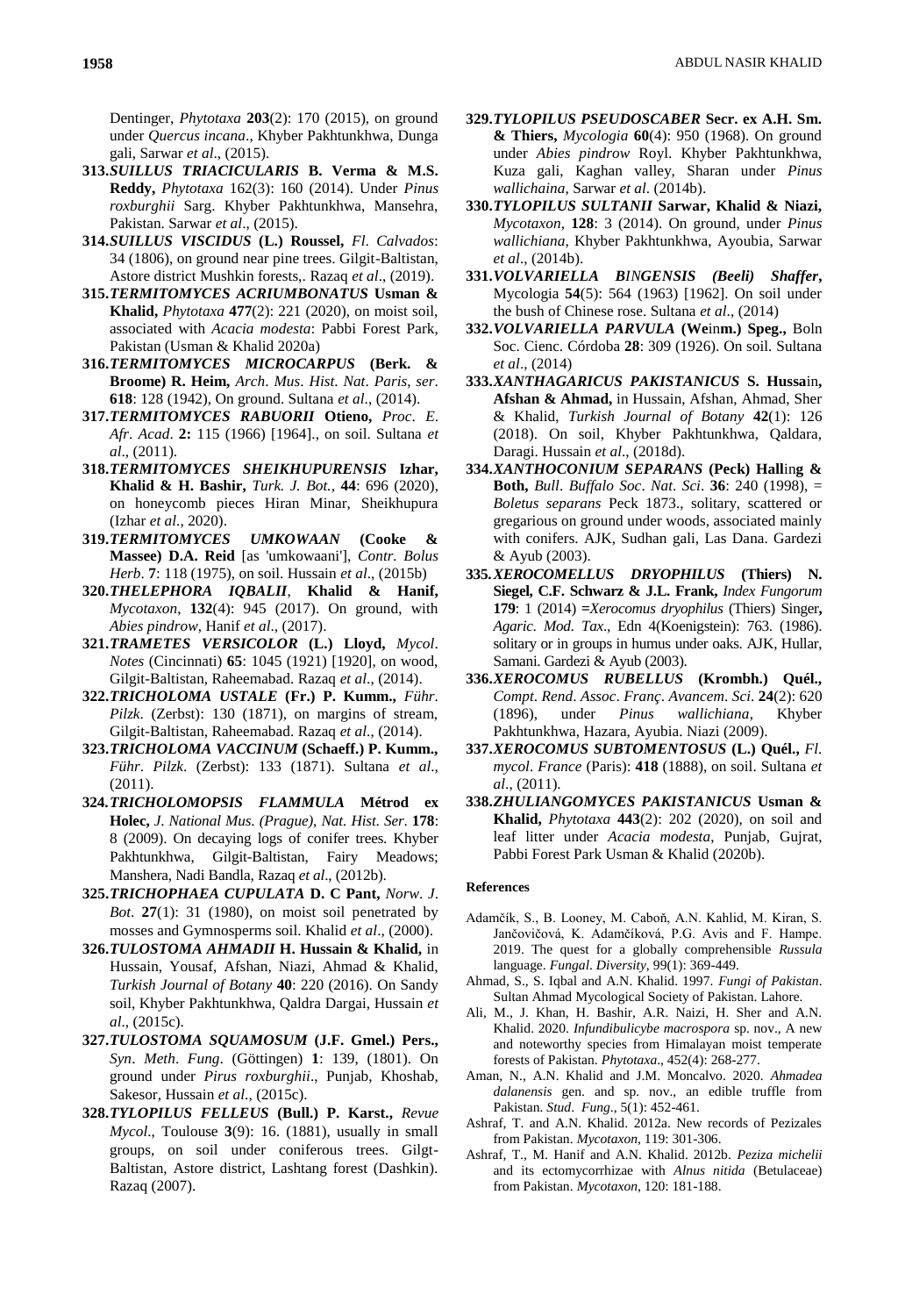- Badshah, H., B. Ali, S.A. Shah, M.M. Alam, H.I. Aly and A.S. Mumtaz. 2018. First record of *Morchella pulchella* from Pakistan. *Mycotaxon*, 133(1): 201-207.
- Bashir, H., M. Usman and A.N. Khalid. 2020b. *Lepiota cholistanensis* a new species of *Lepiota* (Agaricaceae: Basidiomycota) from Cholistan desert, Pakistan. *Phytotaxa.,* 455(4): 273.
- Bashir, H., S. Hussain, A.N. Khalid, A.R Niazi, L.A. Parra and P. Callac. 2018. First report of *Agaricus* sect. *Brunneopicti*  from Pakistan with descriptions of two new species. *Phytotaxa*, 357(3): 167-178.
- Bashir, H., S. Jabeen, H. Bashir and A.N. Khalid. 2020a. *Gymnopilus dunensis*, a new species from Punjab province, Pakistan. *Phytotaxa*, 428(1): 051-059.
- Caboň, M., G.J. Li, M. Saba, M. Kolařík, S. Jančovičová, A.N Khalid and S. Adamčík. 2019. Phylogenetic study documents different speciation mechanisms within the *Russula globispora* lineage in boreal and arctic environments of the Northern Hemisphere. *I.M.A.*, *Fung*., 1(1): 5.
- Crous, P.W., M.J. Wingfield, L. Lombard, A.N. Khalid, M. Kiran, J. Khan and A.V. Alexandrova. 2019. Fungal Planet description sheets: *Persoonia-Mol*. *Phyl*. *& Evo*. *Fung*., 43: 951-1041.
- Farooqi, A., F. Aqdas, A.R. Niazi, S. Jabeen and A.N. Khalid. 2017. *Inocybe ahmadii* sp. nov. and a new record of *I*. *leptocystis* from Pakistan. *Mycotaxon*, 132(2): 257-269.
- Fiaz, M., S. Jabeen, A. Imran, H. Ahmad and A.N. Khalid. 2014. Extension of *Macrolepiota* distribution to the montane temperate forests of Pakistan. *Mycotaxon*, 129(1): 197-208.
- Gardezi, S.R.A. and N. Ayub. 2003. Mushrooms of Kashmir VII. *Asian J*. *of Plant Sci.*, 2: 644-652.
- Ge, Z.W., T. Qasim, Z. L. Yang, R. Nawaz, A.N. Khalid and E.C. Vellinga. 2015. Four new species in *Leucoagaricus*  (Agaricaceae, Basidiomycetes) from Asia. *Mycologia*, 107(5): 1033-1044.
- Haelewaters, D., H. Bashir, M. Ali, A.R. Naizi, A.N. Khalid and I. Krisai-Greilhuber. 2020. *Fung*. *Syst*. *and Evol*., FUSE 6. *Sydowia*, 72.
- Hanif, M., A.N. Khalid and R.L. Exeter. 2014. *Clavariadelphus pakistanicus* sp. nov., a new club fungus (Basidiomycota: Gomphales) from Himalayan moist temperate forests of Pakistan. *Canad*. *J*. *Bot*., 92(7): 471-476.
- Hanif, M., A.N. Khalid and R.L. Exeter. 2019. *Ramaria flavescentoides* sp. nov. with clamped basidia from Pakistan. *Mycotaxon*, 134(2), 399-406. <https://doi.org/> 10.5248/134.399.
- Hernández-Restrepo, M., R.K. Schumacher, M.J. Wingfield, I. Ahmad, L. Cai, T.A. Duong, J. Edwards, J. Gené, J.Z. Groenewald, J. Jabeen, A.N. Khalid, L. Lombard, H. Madrid, Y. Marin-Felix, S. Marincowitz, A.N. Miller, K.C. Rajeshkumar, A. Rashid, S. Sarwar, A. M. Stchigel, P. W.J. Taylor, N. Zhou and P.W. Crous. 2016. Fungal Systematics and Evolution: FUSE 2. *Sydowia*, 68: 193-230.
- Hussain, S. and H. Sher. 2019. Study in *Agaricus* section Minores in Pakistan with the description of two new species. *Mycol. Progr.* 18(6): 795-804.
- Hussain, S., H. Ahmad, Sadiqullah, N.S. Afshan, D.H. Pfister, H. Sher, H. Ali and A.N. Khalid. 2018c. The genus *Parasola* in Pakistan with the description of two new species. *MycoKeys*, 30: 41-60.
- Hussain, S., M. Usman, N.S. Afshan, H. Ahmad, J. Khan and A.N. Khalid. 2018a. The genus *Coprinellus*  (Basidiomycota; Agaricales) in Pakistan with the description of four new species. *MycoKeys*, 39: 41-61.
- Hussain, S., N. Yousaf, N.S. Afshan, A.R. Niazi, H. Ahmad and A.N. Khalid. 2015c. *Tulsotoma ahmadii* sp. nov. and *T*. *squamosum* from Pakistan. *Turk*. *J*. *Bot*., 40(2): 218-225.
- Hussain, S., N.S. Afshan, A. Habib and A.N. Khalid. 2015b. New Report of edible mushroom, *Termitomyces umkowaan*  from Pakistan, *Sylwan*, 159 (6): 185-197.
- Hussain, S., N.S. Afshan, A. Habib, A.N. Khalid and A.R. Niazi. 2017. *Parasola malakandensis* sp. nov. (Psathyrellaceae; Basidiomycota) from Malakand, Pakistan *Mycoscience*, 58(2): 69-76.
- Hussain, S., N.S. Afshan, H. Ahmad and A.N. Khalid. 2015a. New report of the edible mushroom *Pleurotus cystidiosus*  from Pakistan. *Austr*. *J*. *of Mycol*., 24: 23-30.
- Hussain, S., N.S. Afshan, H. Ahmad, H. Sher and A.N. Khalid. 2018d. *Xanthagaricus pakistanicus* sp. nov. (Agaricaceae), the first report of the genus from Pakistan. *Turk*. *J*. *Bot*., 42: 123-133.
- Hussain, S., S. Jabeen, A.N. Khalid, N.S. Afshan, H. Ahmad, H. Sher and D.H. Pfister. 2018b. Underexplored regions of Pakistan yield five new species of *Leucoagaricus*. *Mycologia*, 110(2): 387-400.
- Hyde, K.D., J. Xu, S. Rapior, R. Jeewon, S. Lumyong, A.G.T. Niego, P.D. Abeywickrama, J.V. Aluthmuhandiram, R.S. Brahamanage, S. Brooks and A. Chaiyasen. 2019. The amazing potential of fungi: 50 ways we can exploit fungi industrially. *Fung*. *Div*., 1-136.
- Hyde, K.D., S. Hongsanan and R. Jeewon. 2016. Fungal diversity notes 367–490: taxonomic and phylogenetic contributions to fungal taxa. *Fung Div*., 80: 1-270.
- Hyde, K.D., Y. Dong, R. Phookamsak, R. Jeewon, D.J. Bhat and E.B.G. Jones. 2020. Fungal diversity notes 1151–1276: taxonomic and phylogenetic contributions on genera and species of fungal taxa. *Fung*. *Divers*, 100: 5-277.
- Ilyas, S., A. Razaq and A.N. Khalid. 2013a. *Inocybe nitidiuscula*  and its ectomycorrhizae with *Alnus nitida* from Galyat, Pakistan. *Mycotaxon*, 124: 247-254.
- Ilyas, S., A. Razaq and A.N. Khalid. 2013b. Molecular investigations to determine the ectomycorrhizal habit of *Lactarius sanguifluus* associated with coniferous and deciduous vegetation of Galyat, Khyber Pakhtunkhwa, Pakistan. *Internat*. *J*. *Agri*. *& Biol*., 15(5).
- Iqbal, S.H., T. Kasuya, A.N. Khalid and A.R. Niazi. 2006. *Lysurus pakistanicus*, a new species of Phallales from Pakistan. *Mycotaxon*, 98: 163-168.
- Ishaq, M., M. Fiaz, A. Naseer and A.N. Khalid. 2019a. *Amanita subjunquillea* and its ectomycorrhizal association, reported as new for Pakistan, *Mycotaxon*, 134(3): 413-423.
- Ishaq, M., M.B. Khan, S. Ullah, M. Fiaz and A.N. Khalid. 2019b. *Infundibulicybe kotanensis* sp. nov. (Tricholomataceae), a new species from Buner, Pakistan. *Phyt*., 418(2): 195-202.
- Izhar, A., A.N., Khalid and H. Bashir. 2020. *Termitomyces sheikhupurensis* sp. nov. (Lyophyllaceae, Agaricales) from Pakistan, evidence from morphology and DNA sequences data. *Turk. J. Bot.*, 44(6): 694-704.
- Izhar, A., H. Bashir and A.N. Khalid. 2019. A new species of *Conocybe* (Bolbitaceae) from Punjab, Pakistan. *Phytotaxa*, 402(5): 251-258.
- Jabeen, S. and A.N. Khalid. 2020. *Pseudosperma flavorimosum*  sp. nov. from Pakistan. *Mycotaxon*, 135(1): 183-193.
- Jabeen, S., A. Naseer and A.N. Khalid. 2020b. *Russula rubricolor* sp. nov. from Himalayan forests of Pakistan. *Mycotaxon*. 135(4).
- Jabeen, S., A. Razaq, A.R. Niazi, I. Ahmad, T. Grebenc and A.N. Khalid. 2017b. *Russula ahmadii*, a new species in section Ingratae and its ectomycorrhiza from coniferous forests of Pakistan. *Phytotaxa*, 321(3): 241-253.
- Jabeen, S., A.R. Niazi and A.N. Khalid. 2016b. First record of *Russula anthracina* and its ectomycorrhiza associated with Himalayan cedar from South Asia. *Mycotaxon*, 131(1): 31- 44. https://doi.org/10.5248/131.31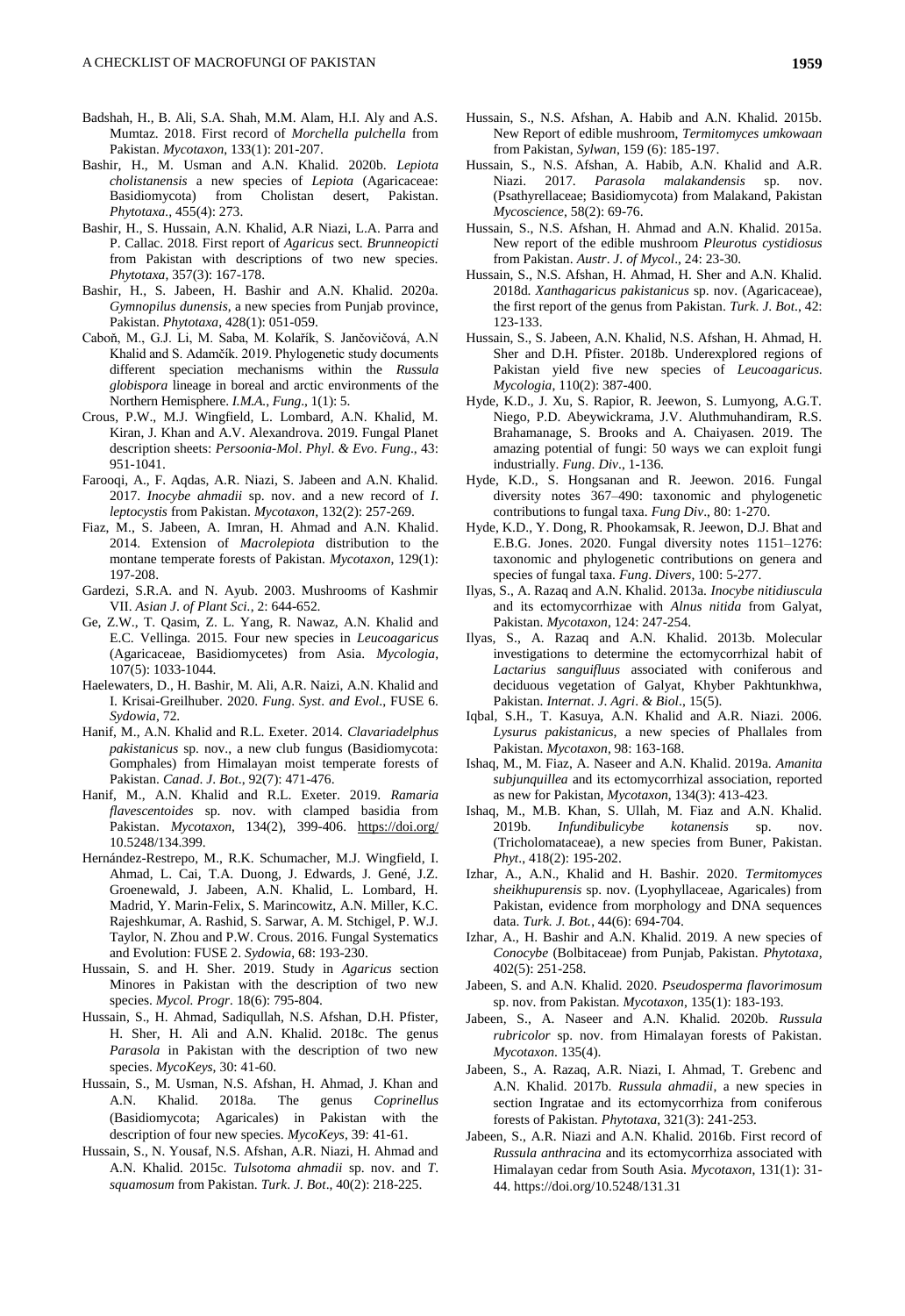- Jabeen, S., A.R. Niazi and A.N. Khalid. 2017c. *Russula brunneopurpurea* sp. nov. and its ectomycorrhiza from Pakistan. *Mycosphere*, 8(8): 1059-1069.
- Jabeen, S., B. Waseem, Tuba, M. Hamid and A. Yasmeen. 2020a. First record of *Leucoagaricus nivalis* from Pakistan. *Bangladesh J. Plant Taxonomy*, 27(2): 453459. https://doi.org/ 10.3329/bjpt.v27i2.50684
- Jabeen, S., I, Ahmad, A. Rashid and A.N. Khalid. 2016a. *Inocybe kohistanensis*, a new species from Pakistan. *Turk. J. Bot.*, 40: 312-318.
- Jabeen, S., M. Fiaz, M. Saba, H. Ahmad and A.N. Khalid. 2015a. Molecular phylogeny and morphological characterization of *Russula livescens* and its ectomycorrhiza from mixed coniferous forests of Pakistan. *Aust*. *J*. *Myco*., 24: 145-154.
- Jabeen, S., M. Kiran, J. Khan, I. Ahmad, H. Ahmad, H. Sher and A.N. Khalid. 2019. *Amanita ahmadii*, a new species of *Amanita* subgenus *Amanitina* section Validae from Pakistan. *MycoKeys*, 56: 81.
- Jabeen, S., M. Kiran, Sadiqullah, A. Wilson, G.M. Mueller, M. Fiaz and A.N. Khalid. 2017a. *Amanita glarea*, a new species in section Vaginatae from Pakistan. *Phytotaxa*, 306(2): 135-145.
- Jabeen, S., T. Ashraf and A.N. Khalid. 2015b. *Peziza succosella*  and its ectomycorrhiza associated with *Cedrus deodara*  from Himalayan moist temperate forests of Pakistan. *Mycotaxon*, 130(2): 455-464.
- Kamran, M. and S. Jabeen. 2020. *Coprinellus* ovatus sp. nov. from Pakistan. *Mycotaxon*, 135(2): 321-332.
- Khalid, A. N., N. Qadeer and S.H. Iqbal. 2000. Addition to the Discomycetes of Pakistan. *Pak*. *J*. *Bot*., 32(1): 27-34.
- Khalid, A.N. and M. Hanif. 2017. *Thelephora iqbalii* sp. nov. from the Himalayan moist temperate forests of Pakistan. *Mycotaxon*, 132(4): 943-950.
- Khalid, A.N. and S.H. Iqbal. 2004. *Calvatia ahmadii* sp. nov., from Pakistan. *Pak*. *J*. *Bot*., 36(3): 669-671.
- Khan, J. and H. Sher. 2016. *Lactifluus volemus*: An Addition to the Fungi of Pakistan. *Int*. *J*. *of Agri*. *Bio*., 18(6): 1095-1097.
- Khan, J., H. Sher and A.N. Khalid. 2016a. *Abortiporus biennis*: the third record of this fungus and a new genus name for the Pakistan funga. *Aust. J. Mycol.*, 25: 19-22.
- Khan, J., H. Sher and A.N. Khalid. 2016b. *Phaeocollybia pakistanica* sp. nov., the first representative of the genus from Pakistan. *Mycotaxon*, 131(4): 889-896.
- Khan, J., H. Sher, A. Naseer and A.N. Khalid. 2017a. *Descolea quercina* (Bolibitaceae), a new species from moist temperate forests in Pakistan. *MycoKeys*, 27: 65-76.
- Khan, J., H. Sher, R.W. Bussmann, R. Hart and A.N. Khalid. 2018. *Albatrellus roseus* sp. nov. (Albatrellaceae; Basidiomycota), the first representative of the genus from Pakistan. *Mycoscience*, 59(1): 12-17.
- Khan, J., H. Sher, S. Hussain and A.N. Khalid. 2020. First report of *Hericium cirrhatum* from Pakistan. *Mycotaxon*. 135(4).
- Khan, J., M. Kiran, S. Jabeen, H. Sher and A.N. Khalid. 2017b. *Gymnopilus penetrans* and *G*. *swaticus* sp. nov. (Agaricomycota: Hymenogastraceae); a new record and a new species from northwest Pakistan. *Phytotaxa*, 312(1): 060-070.
- Khan, M.B., M. Ishaq, M. Kiran, M. Fiaz and A.N. Khalid. 2019. *Stropharia atroferruginea* (Agaricales, Strophariaceae), a new species from Battagram district, Pakistan. *Phytotaxa*, 409(2): 83-92.
- Kiran, M., A. Sattar, K. Zamir, D. Haelewaters and A.N. Khalid. 2020. Additions to the genus *Chroogomphus* (Boletales, Gomphidiaceae) from Pakistan. *MycoKeys*, 66: 23-38.
- Kiran, M., J. Khan, A. Naseer, H. Sher and A.N. Khalid. 2017. *Amanita pallidorosea* in Pakistan and its ectomycorrhizal association with Quercus oblongata. *Mycotaxon*, 132(4): 799-811.
- Kiran, M., J. Khan, H. Sher, D.H. Pfister and A.N. Khalid. 2018. *Amanita griseofusca*: A new species of *Amanita* in section *Vaginatae* from Malam Jabba, Swat, Pakistan. *Phytotaxa*, 364(2): 181-192.
- Krisai-Greilhuber, I., Y. Chen, S. Jabeen, H. Madrid, S. Marincowitz, A. Razaq, H. Ševcˇíková, H. Voglmayr, K. Yazici, A. Aptroot, A. Aslan, T. Boekhout, J. Borovicˇka, P.W. Crous, S. Ilyas, F. Jami,Y.L. Jiang, A. N. Khalid, A. Kolecka, T. Konvalinková, C. Norphanphoun, S. Shaheen, Y. Wang, M.J. Wingfield, S.P. Wu, Y.M. Wu and J.Y. Yu. 2017. Fungal Systematics and Evolution: FUSE 3. *Sydowia*, 69: 229-264.
- Liu L.N., A. Razaq, N.S. Atri, T. Bau, L. Belbahri, A. Chenari-Bouket, L.P. Chen, C. Deng, S. Ilyas, A.N. Khalid, M.J. Kitaura, T. Kobayashi, Y. Li, A.P. Lorenz, Y.H. Ma, E. Malysheva, V. Malysheva, J. Nuytinck, M. Qiao, M.K. Saini, M.C. Scur, S. Sharma, L.L. Shu, V. Spirin, Y. Tanaka, M. Tojo, S. Uzuhashi, C. Valério-Júnior, A. Verbeken, B.R.H. Verm-Wu J.P. Xu, Z.F. Yu, H. Zeng, B. Zhang, A. Banerjee, A. Beddiar, J.J. Bordallo, A. Dafri, B. Dima, I. Krisai-Greilhuber, M. Lorenzini, R. Mandal, A. Morte. P.S. Nath, V. Papp, J. Pavlík, A. Rodríguez, H. Ševcˇíková, A. Urban, H. Voglmayr and G. Zapparoli. 2018. Fungal Systematics and Evolution: FUSE 4. *Sydowia*, 70: 211-286.
- Moreno, G., A.N. Khalid and P. Alvarado. 2009. A new species of *Phallus* from Pakistan *Mycotaxon*, 108: 457-462.
- Naseer, A and A.N. Khalid. 2020a. *Amanita pseudovaginata* from Pakistan. *World J*. *of Bio*. *Biotech*., 5(3). DOI: 10.33865/wjb.005.03.035.
- Naseer, A. and A.N. Khalid. 2018. A New Record of Genus *Craterellus*, Edible Basidiomycotous Fungus from Pakistan. *Saudi J*. *Med*. *& Pharmac*. *Sci*., 4(6): 656-659.
- Naseer, A., A.N. Khalid and A.R. Niazi. 2017b. *Phylloporus brunneiceps* from Pakistan. *Mycotaxon*, 132(3): 685-693.
- Naseer, A., A.N. Khalid and M.E. Smith. 2017a. *Inocybe shawarensis* sp. nov. in the *Inosperma* clade from Pakistan. *Mycotaxon*, 132(4): 909-918.
- Naseer, A., A.N. Khalid, R. Healy and M.E. Smith. 2019b. Two new species of *Hygrophorus* from temperate Himalayan Oak forests of Pakistan. *MycoKeys*, 56: 33.
- Naseer, A., H.S. Asghar, R. Khurshid, A.R Niazi and A.N. Khalid. 2019d. The Genus *Otidea* (Pezizales, Pyronemataceae) from Pakistan. *Sylwan*, 163(10): 145-155.
- Naseer, A., I.G. Benavent, J. Khan, H. Sher and A.N. Khalid. 2020b. *Cortinarius pakistanicus* and *C*. *pseudotorvus*: two new species in oak forests in the Pakistan Himalayas. *MycoKeys*. 74:91-108.
- Naseer, A., S. Ghani, A.R. Niazi and A.N. Khalid. 2019c. *Inocybe caroticolor* from oak forests of Pakistan. *Mycotaxon*, 134(2): 241-251.
- Naseer, A., S. Sarwar, A.N. Khalid, R. Healy and M.E. Smith. 2019a. *Hortiboletus kohistanensis* (Boletaceae), a new bolete species from temperate and subalpine oak forests of Pakistan. *Phytotaxa*, 388(3): 239-246.
- Nasim, G., M. Ali and A. Shabbir. 2008. A study of genus *Ramaria* from Ayubia National Park, Pakistan. *Mycopath*, 6(1&2): 43-46.
- Nawaz, F., S. Jabeen and A.N. Khalid. 2017. New and noteworthy Melanoleuca (Pluteaceae) from Pakistan. *Phytotaxa*, 311(2): 175-184.
- Nawaz, R., A.N. Khalid, M. Hanif and A. Razaq. 2013. *Lepiota vellingana* sp. nov Basidiomycota, Agaricales, A new species from Lahore Pakistan, *Mycol*. *Prog*., 12(4): 727-732.
- Niazi A.R., S.H. Iqbal and A.N. Khalid. 2009. Ectomycorrhizae between *Amanita rubescens* and Himalayan spruce (*Picea smithiana)* from Pakistan. *Mycotaxon*, 107: 73-80.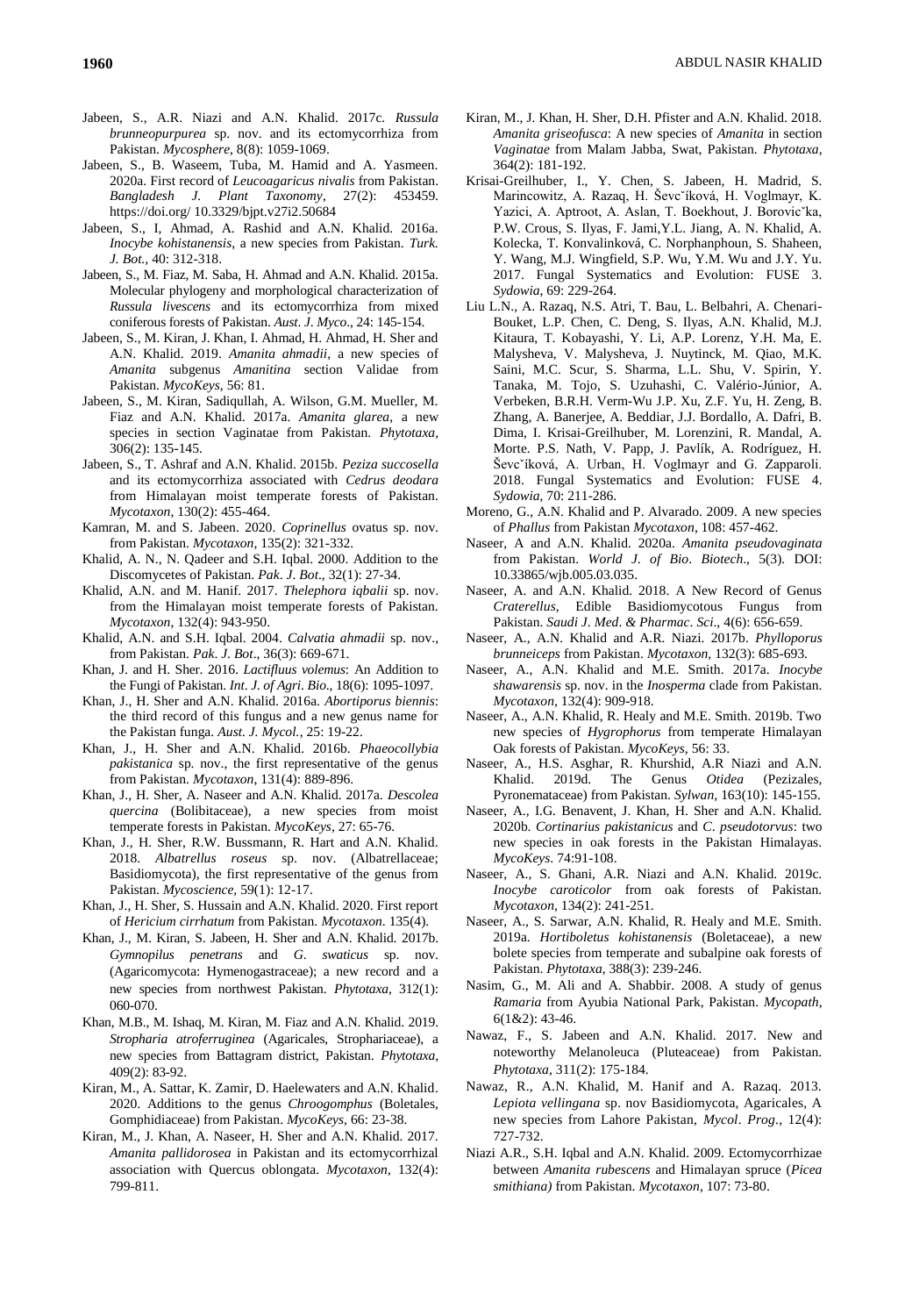- Niazi A.R., S.H. Iqbal and A.N. Khalid. 2010. New records of Ectomycorrhizae from Pakistan. *Pak*. *J*. *Bot*., 42(6): 4335-4343.
- Niazi, A.R. 2008. *Biodiversity of Ectomycorrhizas in Conifers form Himalayan Moist Temperate Forests of Pakistan.* Ph.D. Thesis. University of the Punjab, Lahore.
- Niazi, A.R., A.N. Khalid and S.H. Iqbal. 2007. *Descolea flavoannulata* and its ectomycorrhiza from Pakistan's Himalayan moist temperate forests. *Mycotaxon*, 101: 375-383.
- Niazi, A.R., S.H. Iqbal and A.N. Khalid. 2006. Biodiversity of Mushrooms and Ectomycorrhiza. *Russula brevipes* Peck. and its ectomycorrhiza, a new record from Himalayan Moist Temperate Forests of Pakistan, *Pak*. *J*. *Bot*., 38(4): 1271-1277.
- Oliveira, Jadson J.S., R. Vargas-Isla, T.S. Cabral, D.P. Rodrigues and N.K. Ishikawa. 2019. Progress on the phylogeny of the Omphalotaceae: *Gymnopus* s. str., *Marasmiellus* s. str., *Paragymnopus* gen. nov. and *Pusillomyces* gen. nov. *Mycol*. *Prog*. 18(5): 713-739.
- Qasim, T., A.N. Khalid, E.C. Vellinga and A. Razaq. 2015a. *Lepiota albogranulosa* sp.nov. (Agaricales, Agaricaceae) from Lahore, Pakistan, *Mycol*. *prog*., 14:24.
- Qasim, T., T. Amir, R. Nawaz, A.R. Niazi and A.N. Khalid. 2015b. *Leucoagaricus lahorensis*, a new species of *L*. sect. *Rubrotincti*. *Mycotaxon*, 130(2): 533-541.
- Razaq, A. 2007. *Taxonomic studies on Basidiomycota from Northern Areas of Pakistan*. Ph.D. thesis. University of Karachi, Karachi.
- Razaq, A. and S. Shahzad. 2012. New records of Agaricaceae form Pakistan. *Pak*. *J*. *Bot*., 44(4): 1475-1477.
- Razaq, A. and S. Shahzad. 2016. New records of order Boletales from Pakistan. *Pak*. *J*. *Bot*., 48(3): 1313-1317.
- Razaq, A. and S. Shahzad. 2017. Additions to the diversity of mushrooms in Gilgit-Baltistan. *Pak*. *J*. *Bot*., 49(SI): 305-309.
- Razaq, A., A.N. Khalid and E.C. Vellinga. 2012a. *Lepiota himalayensis* (Basidiomycota, Agaricales), a new species from Pakistan. *Mycotaxon*, 121: 319-325.
- Razaq, A., A.N. Khalid and S. Ilyas. 2012b. *Tricholomopsis flammula* Metrod Ex Holec (Basidiomycota, Agaricales), an addition to mushroom flora of Pakistan based on molecular identification. *Inter*. *J*. *Agric*. *Biol*., 44: 413-416.
- Razaq, A., A.N. Khalid and S. Ilyas. 2013b. Molecular identification of *Lepiota acutesquamosa* and *L*. *cristata*  (Basidiomycota, Agaricales) based on ITS-rDNA barcoding from himalayan moist temperate forests of Pakistan. *Inter*. *J*. *Agri*. *Biol*., 15: 313-318.
- Razaq, A., A.N. Khalid, A.R. Niazi and S. Ilyas. 2014b. *Russula foetenoides* sp. nov. (Basidiomycota, Agaricales) a new species from Pakistan. *Sydowia*, 66(2): 289-298.
- Razaq, A., E.C. Vellinga, S. Ilyas and A.N. Khalid. 2013c. *Lepiota brunneoincarnata* and *L*. *subincarnata*: distribution and phylogeny. *Mycotaxon*, 126: 133-141.
- Razaq, A., R. Rajput and S. Shehzad. 2019. New records of *Russula* species from Pakistan. *Pak*. *J*. *Bot*., 51(1).
- Razaq, A., S. Ilyas and A.N. Khalid. 2013a. Molecular and phenotypic descriptions of *Cystodermella cinnabarina* from Western Himalaya (basidiomycetes, Agaricales): A New Genus for Pakistan. Journal of Mycology, (dx.doi.org/10.1155/2013/793124)
- Razaq, A., S. Ilyas and A.N. Khalid. 2014a. Taxonomic and phylogenetic affinities of *Hygrophorus chrysodon* from western Himalayan forests. *Aust*. *J*. *Mycol*. *(Österr*. *Z*. *Pilzk*.*)*, 23: 19-29.
- Razaq, A., S. Ilyas and A.N. Khalid. 2017. Phylogeny and Taxonomy of *Hebeloma theobrominum* and *H*. *mesophaeum*  from Western Himalaya. *Intern*. *J*. *Agric*. *Biol*., 19: 584-588.
- Razaq, A., S. Ilyas and A.N. Khalid. 2018. Molecular identification of noteworthy lignicolous fungus, *Neolentinus lepedius* (fr.) Redhead and ginns: a new genus for Pakistan using phenotypical and phylogenetic approaches. *Pak*. *J*. *Bot*., 50(6): 2385-2388.
- Razaq, A., S. Shehzad, Ali, A. Hassan and A. Noor. 2014. New reported species from macrofungi from Pakistan. *J*. *Agri*. *Food & Appl*. *Scien*., 2(3): 67-71.
- Saba, M. and A.N. Khalid. 2014a. First report of *Callistosporium luteoolivaceum* from Western Himalaya, Pakistan. *Mycotaxon*, 129(1): 73-77.
- Saba, M. and A.N. Khalid. 2014b. New reports of *Gymnopus*  from Pakistan based on ITS sequences. *Mycotaxon*, 129(1): 63-72.
- Saba, M. and A.N. Khalid. 2014c. New record of *Melanoleuca cinereifolia* in Himalayan moist temperate forests of Pakistan. *Mycotaxon*, 129(2): 317–327.
- Saba, M. and A.N. Khalid. 2015b. *Russula sichuanensis* and its ectomycorrhizae from Himalayan moist temperate forests of Pakistan. *Mycotaxon*, 130(3): 629-639.
- Saba, M. and A.N. Khalid. 2020. *Mallocybe velutina* (Agaricales, Inocybaceae), a new species from Pakistan. *Mycoscience*, 61(6): 348-352.
- Saba, M., A. N. Khalid, S. Jabeen and B. Dima. 2017. *Cortinarius longistipitatus*, a new species in subgenus *Telamonia*, section *Cinnabarini*, from Pakistan. *Phytotaxa*, 328(3): 257-266.
- Saba, M., A.N. Khalid, S. Sharif and M.S. Iqbal. 2018. The *Heterobasidion insulare* complex from Pakistan. *Mycotaxon*, 133(2): 261-270.
- Saba, M., D. Haelewaters, M. Fiaz, A.N. Khalid and D.H. Pfister. 2019a. *Amanita mansehraensis*, a new species in section Vaginatae from Pakistan. *Phytotaxa*, 409(4):189-201.
- Saba, M., D. Haelewaters, T. Iturriaga, T. Ashraf, A.N. Khalid and D.H. Pfister. 2019b. *Geopora ahmadii* sp. nov. from Pakistan. *Mycotaxon*, 134(2): 377-389.
- Saba, M., I. Ahmad and A.N. Khalid. 2015a. New reports of *Inocybe* from pine forests in Pakistan. *Mycotaxon*, 130(3): 671–681.
- Saba, M., J. Khan, S. Sarwar, H. Sher and A.N. Khalid. 2020. *Gymnopus barbipes* and *G*. *dysodes*, new records for Pakistan. *Mycotaxon*, 135(1): 203-212.
- Sarwar, S. and A.N. Khalid. 2014a. Additions to Boletes: *Boletus pakistanicus* sp. nov. from coniferous forests of Pakistan. *Inten*. *J*. *Agri*. *Biol*., 16: 663-667.
- Sarwar, S., A.N. Khalid and A.R. Niazi. 2014b. *Tylopilus*: a new species and a new record from Pakistan. *Mycotaxon*, 128: 1-10.
- Sarwar, S., A.N. Khalid, M. Hanif and A.R. Niazi. 2012. *Suillus flavidus* and its ectomycorrhizae with *Pinus wallichiana* in Pakistan. *Mycotaxon*, 12: 225-232.
- Sarwar, S., M. Saba, A.N. Khalid and B.M. Dentinger. 2015. *Suillus marginielevatus*, a new species and *S*. *triacicularis*, a new record from Western Himalaya, Pakistan. *Phytotaxa*, 203 (2): 169-177.
- Sarwar, S., M. Saba, A.N. Khalid and B.M. Dentinger. 2018b. *Suillus himalayensis* (Boletales: Basidiomycota: fungi) and its symbiotic association with roots of *Pinus wallichiana*, first report from coniferous forests of Pakistan. *J*. *Ani*. *and Pl*. *Sci*., 28(2): 576-583.
- Sarwar, S., S. Jabeen, A.N. Khalid and B.T M. Dentinger. 2016. Molecular phylogenetic analysis of fleshy pored mushrooms: *Neoboletus luridiformis* and *Hortiboletus rubellus* from Western Himalayan range of Pakistan. *Pak. J. Bot.*, 48(5): 2077-2083.
- Sarwar, S., S. Jabeen, I. Ahmad, B. Dentinger and A.N. Khalid. 2018a. *Boletus himalayensis* (Basidiomycota; Boletales), a new porcini species from Pakistan. *Turk*. *J*. *of Bot*., 42(6):1711-1719.